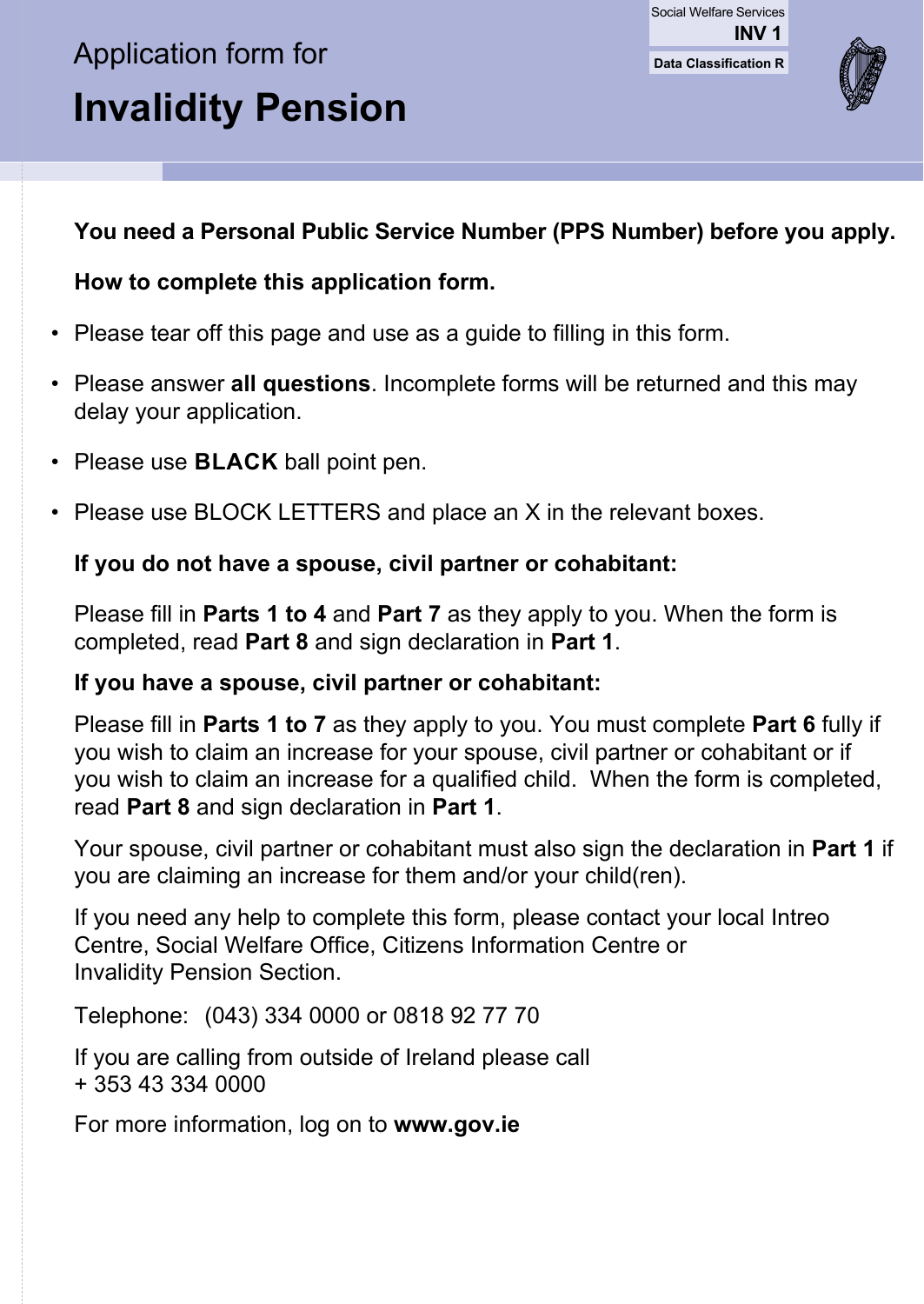| How to fill this form |  |  |
|-----------------------|--|--|
|                       |  |  |

To help us in processing your application:

- Print letters and numbers clearly.
- Use one box for each character (letter or number).

Please see example below.

**1 2 3 4 5 6 7 T M U R P H Y M A U R E E N M C D E R M O T T 1 N E W S T R E E T O L D T O W N D O N E G A L T O W N L A N D L I N E M O B I L E 2 8 0 2 1 9 7 0 O N E C H A R A C T E R P E R**  $B|O|X$ **1.** Your PPS Number: **3.** Surname: **7.** Your date of birth: **4.** First name(s):  **D D M M Y Y Y Y 2.** Title: (insert an 'X' or  $Mr. \Box$  Mrs.  $\overline{X}$  Ms.  $\Box$  Other specify) **6.** Birth surname: **5.** Your first name(s) as appears on your birth certificate: **10.**Your telephone number: **11.**Your email address: Contact Details **9.** Your address: Mrs.  $|X|$ **M A R Y 8.** Your mother's birth surname: **K E L L Y O N E N U M B E R P E R B O X O N E N U M B E R P E R B O X**  $County$   $\vert D \vert O \vert N \vert E \vert G \vert A \vert L \vert$  | Post Code **SAMPLE**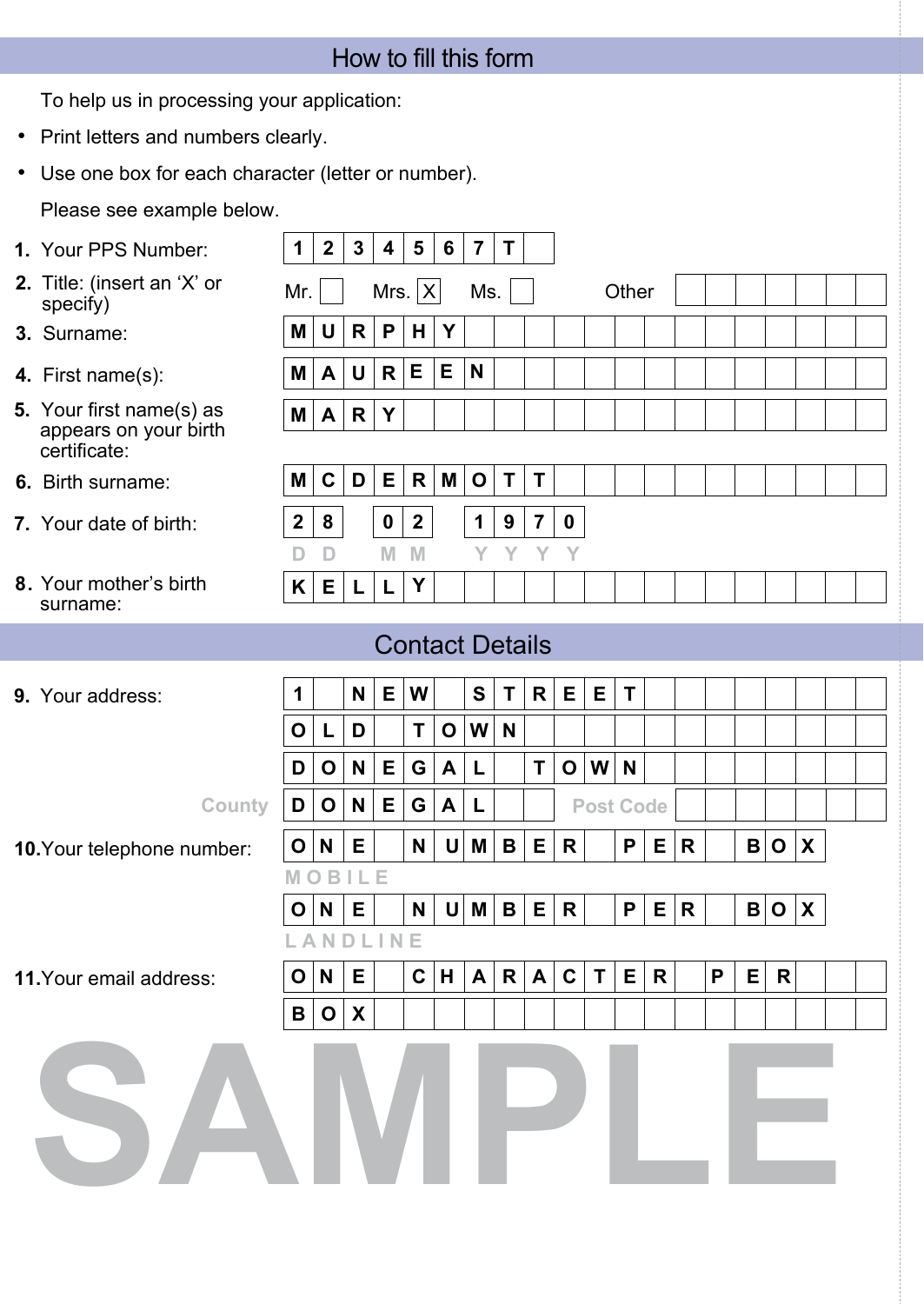## Application form for **Invalidity Pension**

**Data Classification R** Social Welfare Services **INV 1**



| Part 1                                                         |     | <b>Your own details</b> |          |              |                        |              |     |  |                  |  |        |          |  |
|----------------------------------------------------------------|-----|-------------------------|----------|--------------|------------------------|--------------|-----|--|------------------|--|--------|----------|--|
| 1. Your PPS Number:                                            |     |                         |          |              |                        |              |     |  |                  |  |        |          |  |
| 2. Title: (insert an 'X' or<br>specify)                        | Mr. |                         | Mrs. $ $ |              | Ms.                    |              |     |  | Other            |  |        |          |  |
| 3. Surname:                                                    |     |                         |          |              |                        |              |     |  |                  |  |        |          |  |
| 4. First name(s):                                              |     |                         |          |              |                        |              |     |  |                  |  |        |          |  |
| 5. Your first name(s) as appears<br>on your birth certificate: |     |                         |          |              |                        |              |     |  |                  |  |        |          |  |
| 6. Birth surname:                                              |     |                         |          |              |                        |              |     |  |                  |  |        |          |  |
| 7. Your date of birth:                                         | D   | $\mathbf{D}$            | M        | $\mathbb{M}$ | Ý                      | $\mathbf{Y}$ | Y Y |  |                  |  |        |          |  |
| 8. Your mother's birth<br>surname:                             |     |                         |          |              |                        |              |     |  |                  |  |        |          |  |
|                                                                |     |                         |          |              | <b>Contact Details</b> |              |     |  |                  |  |        |          |  |
| 9. Your address:                                               |     |                         |          |              |                        |              |     |  |                  |  |        |          |  |
|                                                                |     |                         |          |              |                        |              |     |  |                  |  |        |          |  |
|                                                                |     |                         |          |              |                        |              |     |  |                  |  |        |          |  |
| County                                                         |     |                         |          |              |                        |              |     |  | <b>Post Code</b> |  |        |          |  |
| 10. Your telephone number:                                     |     |                         |          |              |                        |              |     |  |                  |  | MOBILE |          |  |
|                                                                |     |                         |          |              |                        |              |     |  |                  |  |        | LANDLINE |  |
| 11. Your email address:                                        |     |                         |          |              |                        |              |     |  |                  |  |        |          |  |
|                                                                |     |                         |          |              |                        |              |     |  |                  |  |        |          |  |
|                                                                |     |                         |          |              |                        |              |     |  |                  |  |        |          |  |
|                                                                |     |                         |          |              | <b>Declaration</b>     |              |     |  |                  |  |        |          |  |

understand that if any of the information I/We provide is untrue or misleading or if I/We fail to disclose any relevant information, that I/We will be required to repay any payment I/We receive from the department and that I/We may be prosecuted. I/We undertake to immediately advise the department of any change in my/our circumstances which may affect my/our continued entitlement.

|                                                                               | Date: |  | $\mathbf{2}$<br>0 |           |
|-------------------------------------------------------------------------------|-------|--|-------------------|-----------|
|                                                                               |       |  |                   |           |
| <b>Signature (not block letters)</b>                                          |       |  |                   |           |
|                                                                               | Date: |  | $\mathbf{2}$<br>0 |           |
|                                                                               |       |  |                   |           |
| Signature from your spouse or civil partner or cohabitant (not block letters) |       |  |                   |           |
| Warning: If you make a false statement or withhold information, you may be    |       |  |                   |           |
| prosecuted leading to a fine, a prison term or both.                          |       |  |                   |           |
|                                                                               |       |  |                   | $D_{200}$ |

<u> ALAN ALAN ALAN A</u>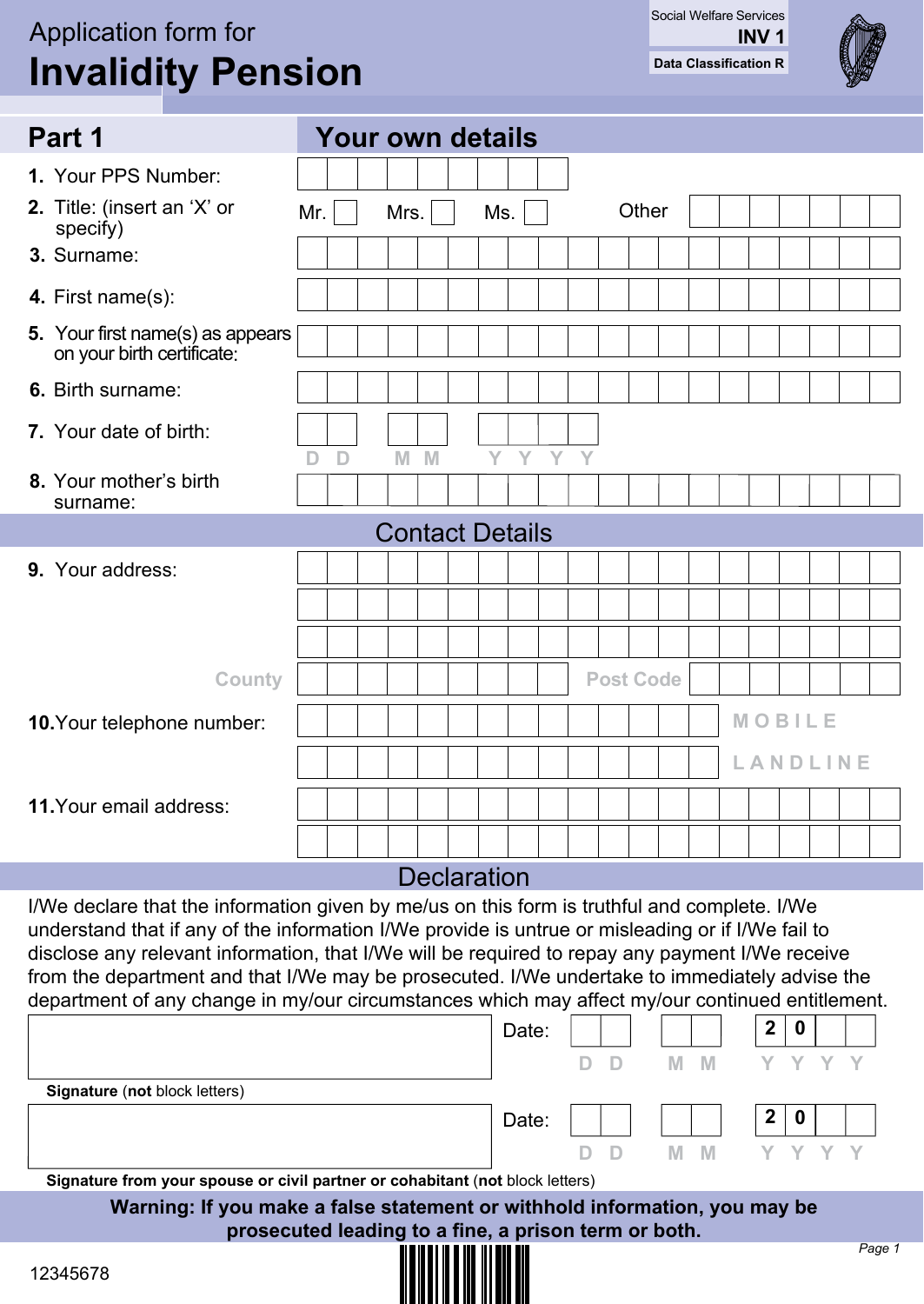## **Part 1 continued Your own details**

| 12. Are you?                                                                        |   | Single<br><b>Married</b>                                                          |   |   |           | Cohabiting<br>In a Civil Partnership |  |  |  |                  |  |  |  |  |                                |  |  |                                  |  |
|-------------------------------------------------------------------------------------|---|-----------------------------------------------------------------------------------|---|---|-----------|--------------------------------------|--|--|--|------------------|--|--|--|--|--------------------------------|--|--|----------------------------------|--|
|                                                                                     |   | Separated                                                                         |   |   |           |                                      |  |  |  |                  |  |  |  |  | A surviving Civil Partner      |  |  |                                  |  |
|                                                                                     |   | <b>Divorced</b>                                                                   |   |   |           |                                      |  |  |  |                  |  |  |  |  | A former Civil Partner         |  |  |                                  |  |
|                                                                                     |   |                                                                                   |   |   |           |                                      |  |  |  |                  |  |  |  |  |                                |  |  | (you were in a Civil Partnership |  |
|                                                                                     |   | Widowed                                                                           |   |   |           |                                      |  |  |  |                  |  |  |  |  | that has since been dissolved) |  |  |                                  |  |
| 13. If you are married, in a civil<br>partnership or cohabiting,<br>from what date? | D | D                                                                                 | M | M |           | Y Y Y Y                              |  |  |  |                  |  |  |  |  |                                |  |  |                                  |  |
| 14. What country were you                                                           |   |                                                                                   |   |   |           |                                      |  |  |  |                  |  |  |  |  |                                |  |  |                                  |  |
| born in?                                                                            |   |                                                                                   |   |   |           |                                      |  |  |  |                  |  |  |  |  |                                |  |  |                                  |  |
| 15. Do you live on an island<br>off the coast of Ireland?<br>If Yes, please state:  |   | Yes                                                                               |   |   | <b>No</b> |                                      |  |  |  |                  |  |  |  |  |                                |  |  |                                  |  |
| Name of this island:                                                                |   |                                                                                   |   |   |           |                                      |  |  |  |                  |  |  |  |  |                                |  |  |                                  |  |
|                                                                                     |   |                                                                                   |   |   |           |                                      |  |  |  |                  |  |  |  |  |                                |  |  |                                  |  |
| Date you started living on                                                          |   |                                                                                   |   |   |           |                                      |  |  |  |                  |  |  |  |  |                                |  |  |                                  |  |
| the island:                                                                         |   |                                                                                   |   |   |           |                                      |  |  |  |                  |  |  |  |  |                                |  |  |                                  |  |
|                                                                                     | D | $\mathbf{D}$<br>For more information and a list of islands, log on to www.gov.ie. | M | M |           | Y Y Y Y                              |  |  |  |                  |  |  |  |  |                                |  |  |                                  |  |
|                                                                                     |   |                                                                                   |   |   |           |                                      |  |  |  |                  |  |  |  |  |                                |  |  |                                  |  |
| 16. What is your illness or<br>incapacity?                                          |   |                                                                                   |   |   |           |                                      |  |  |  |                  |  |  |  |  |                                |  |  |                                  |  |
|                                                                                     |   |                                                                                   |   |   |           |                                      |  |  |  |                  |  |  |  |  |                                |  |  |                                  |  |
| 17. What date did this illness                                                      |   |                                                                                   |   |   |           |                                      |  |  |  |                  |  |  |  |  |                                |  |  |                                  |  |
| or incapacity start?                                                                |   | D M M Y Y Y Y                                                                     |   |   |           |                                      |  |  |  |                  |  |  |  |  |                                |  |  |                                  |  |
|                                                                                     |   |                                                                                   |   |   |           |                                      |  |  |  |                  |  |  |  |  |                                |  |  |                                  |  |
| Part 2                                                                              |   | <b>Your work and claim details</b>                                                |   |   |           |                                      |  |  |  |                  |  |  |  |  |                                |  |  |                                  |  |
| 18. Are you employed at present?                                                    |   |                                                                                   |   |   |           |                                      |  |  |  |                  |  |  |  |  |                                |  |  |                                  |  |
|                                                                                     |   | Yes                                                                               |   |   | No        |                                      |  |  |  |                  |  |  |  |  |                                |  |  |                                  |  |
| If Yes, please state:                                                               |   |                                                                                   |   |   |           |                                      |  |  |  |                  |  |  |  |  |                                |  |  |                                  |  |
| Employer's name:                                                                    |   |                                                                                   |   |   |           |                                      |  |  |  |                  |  |  |  |  |                                |  |  |                                  |  |
| Employer's address:                                                                 |   |                                                                                   |   |   |           |                                      |  |  |  |                  |  |  |  |  |                                |  |  |                                  |  |
|                                                                                     |   |                                                                                   |   |   |           |                                      |  |  |  |                  |  |  |  |  |                                |  |  |                                  |  |
|                                                                                     |   |                                                                                   |   |   |           |                                      |  |  |  |                  |  |  |  |  |                                |  |  |                                  |  |
|                                                                                     |   |                                                                                   |   |   |           |                                      |  |  |  |                  |  |  |  |  |                                |  |  |                                  |  |
| <b>County</b>                                                                       |   |                                                                                   |   |   |           |                                      |  |  |  | <b>Post Code</b> |  |  |  |  |                                |  |  |                                  |  |
| Type of work:                                                                       |   |                                                                                   |   |   |           |                                      |  |  |  |                  |  |  |  |  |                                |  |  |                                  |  |

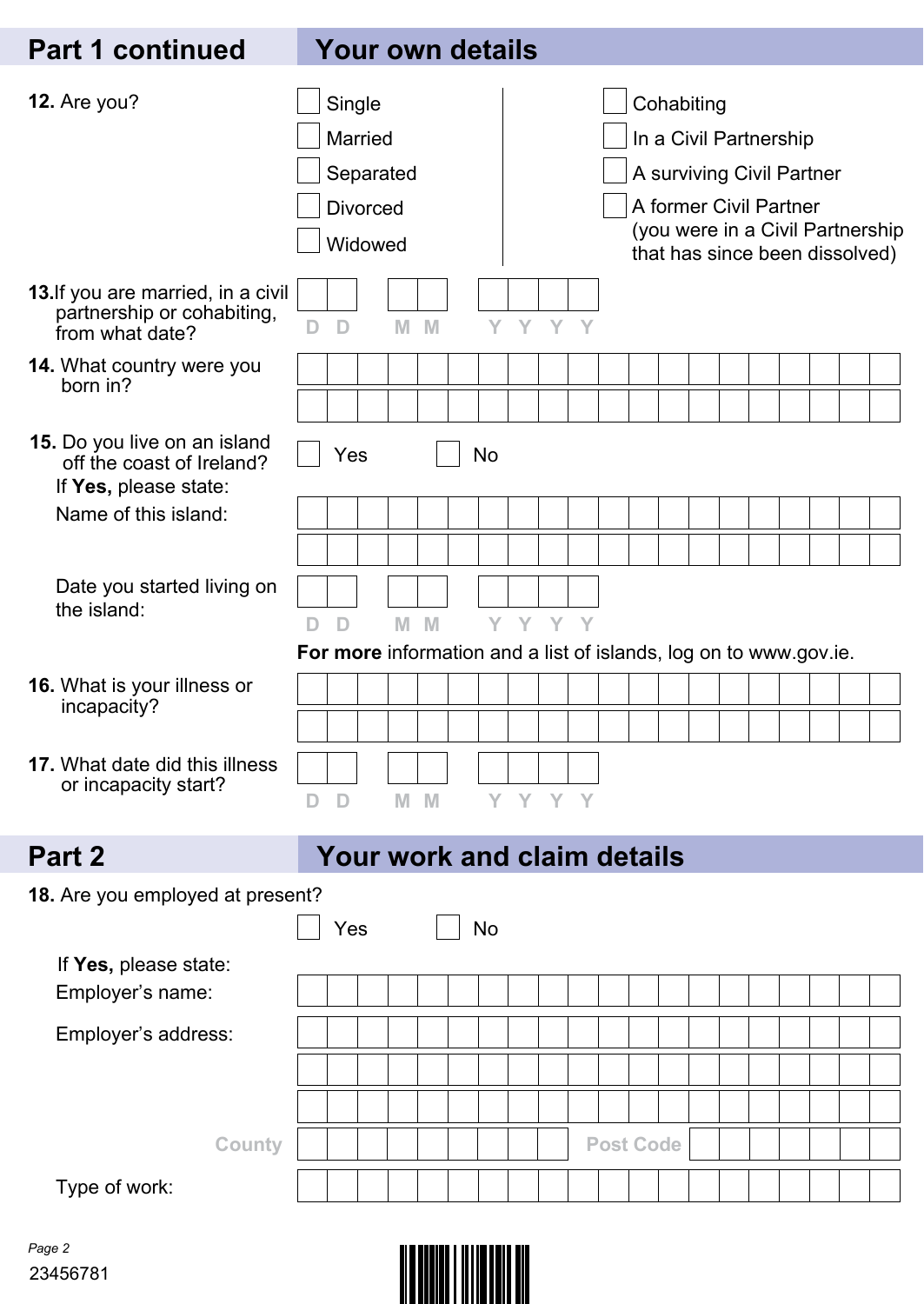## **Part 2 continued Your work and claim details**

**19.** Are you or have you been self-employed?

| <b>19.</b> Are you or have you been self-employed?                                                                                                                            |   |     |   |   |    |       |        |   |                  |  |  |  |  |  |
|-------------------------------------------------------------------------------------------------------------------------------------------------------------------------------|---|-----|---|---|----|-------|--------|---|------------------|--|--|--|--|--|
|                                                                                                                                                                               |   | Yes |   |   | No |       |        |   |                  |  |  |  |  |  |
| If Yes, please state:                                                                                                                                                         |   |     |   |   |    |       |        |   |                  |  |  |  |  |  |
| Type of work you do/did:                                                                                                                                                      |   |     |   |   |    |       |        |   |                  |  |  |  |  |  |
| Registered number of<br>business:                                                                                                                                             |   |     |   |   |    |       |        |   |                  |  |  |  |  |  |
| Dates of self-<br>From:<br>employment:                                                                                                                                        |   |     |   |   |    |       |        |   |                  |  |  |  |  |  |
| To:                                                                                                                                                                           |   |     |   |   |    |       |        |   |                  |  |  |  |  |  |
|                                                                                                                                                                               | D | D   | M | M | Y  | Y     | Y      | Y |                  |  |  |  |  |  |
| €<br>Net yearly earnings:                                                                                                                                                     |   |     |   |   |    |       |        |   | a year           |  |  |  |  |  |
| This is the money you have made from self-employment after deducting operating expenses.                                                                                      |   |     |   |   |    |       |        |   |                  |  |  |  |  |  |
| 20. Where did you last work?                                                                                                                                                  |   |     |   |   |    |       |        |   |                  |  |  |  |  |  |
| Employer's name:                                                                                                                                                              |   |     |   |   |    |       |        |   |                  |  |  |  |  |  |
| Employer's address:                                                                                                                                                           |   |     |   |   |    |       |        |   |                  |  |  |  |  |  |
|                                                                                                                                                                               |   |     |   |   |    |       |        |   |                  |  |  |  |  |  |
|                                                                                                                                                                               |   |     |   |   |    |       |        |   |                  |  |  |  |  |  |
| <b>County</b>                                                                                                                                                                 |   |     |   |   |    |       |        |   | <b>Post Code</b> |  |  |  |  |  |
| Job title:                                                                                                                                                                    |   |     |   |   |    |       |        |   |                  |  |  |  |  |  |
| Dates you<br>From:<br>worked there:                                                                                                                                           |   |     |   |   |    |       |        |   |                  |  |  |  |  |  |
| To:                                                                                                                                                                           |   |     |   |   |    |       |        |   |                  |  |  |  |  |  |
|                                                                                                                                                                               |   | D   | M | M |    | Y Y I |        |   |                  |  |  |  |  |  |
| If you left employment within the last year you must send in a letter from your last employer,<br>confirming the last date you worked OR a P45 if you have ceased employment. |   |     |   |   |    |       |        |   |                  |  |  |  |  |  |
| Are you related to this<br>employer?                                                                                                                                          |   | Yes |   |   | No |       |        |   |                  |  |  |  |  |  |
| If Yes, please state:                                                                                                                                                         |   |     |   |   |    |       |        |   |                  |  |  |  |  |  |
| How are you related:                                                                                                                                                          |   |     |   |   |    |       |        |   |                  |  |  |  |  |  |
| 21. Are you getting any payment from this department or the Health Service Executive (including<br>Supplementary Welfare Allowance)?                                          |   |     |   |   |    |       |        |   |                  |  |  |  |  |  |
|                                                                                                                                                                               |   | Yes |   |   | No |       |        |   |                  |  |  |  |  |  |
| If Yes, please state:                                                                                                                                                         |   |     |   |   |    |       |        |   |                  |  |  |  |  |  |
| Name of payment:                                                                                                                                                              |   |     |   |   |    |       |        |   |                  |  |  |  |  |  |
| €<br>Amount:                                                                                                                                                                  |   |     |   |   |    |       | a week |   |                  |  |  |  |  |  |
|                                                                                                                                                                               |   |     |   |   |    |       |        |   |                  |  |  |  |  |  |

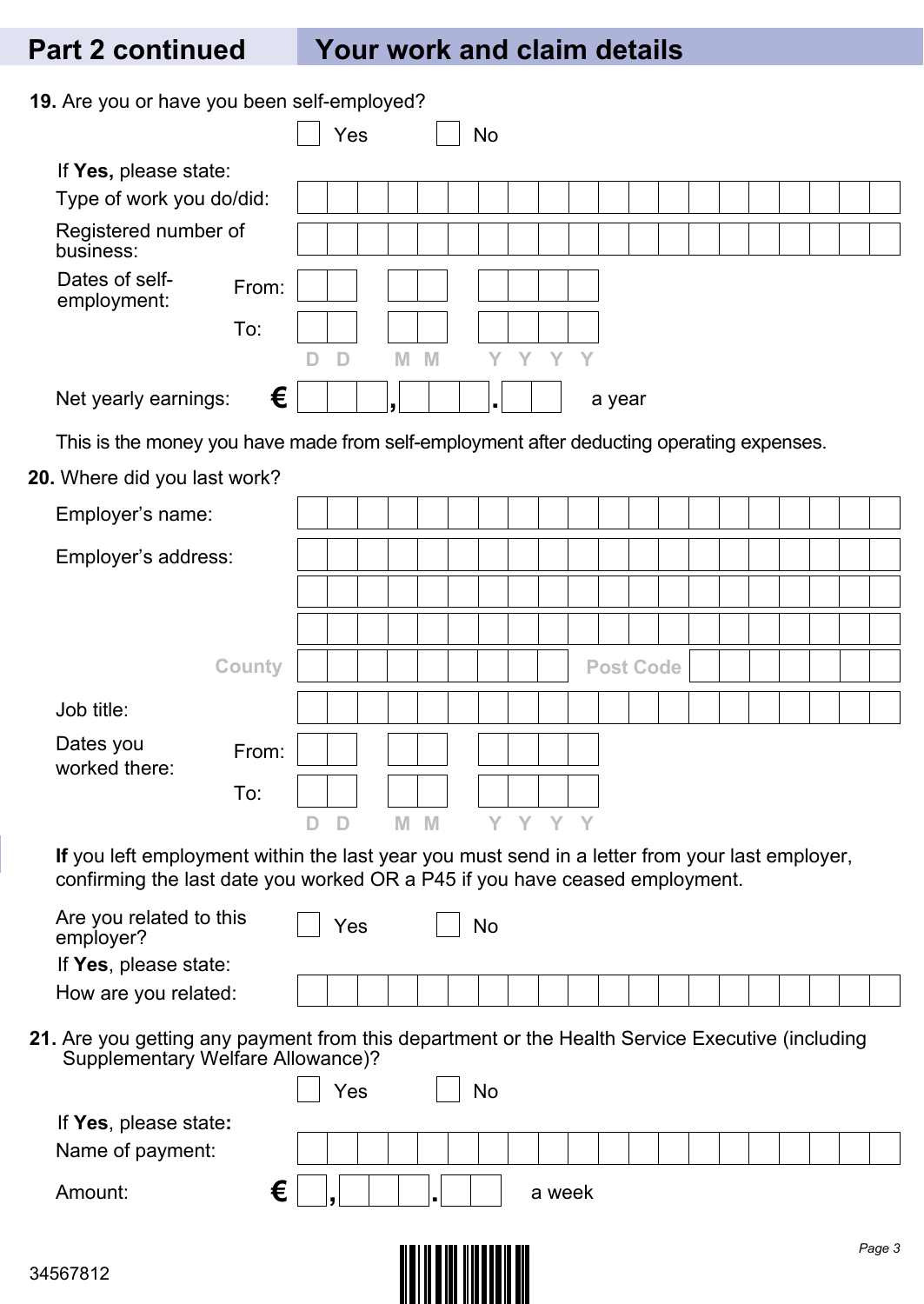## **Your work and claim details**

**22.** If you are not getting a payment, are you signing for 'credits', or are you sending in medical certificates for 'credits'?

|  | v<br>es |  | No |
|--|---------|--|----|
|--|---------|--|----|

'Credits' are special contributions, similar to PRSI contributions, that the department may give to people claiming certain social welfare payments. These 'credits' help to protect entitlements to benefits and pensions in the future.

If **Yes**, please continue to do so until you receive further notice.

**23.** Are you getting a social security payment from another country?

|                                    | No<br>Yes                                                                                             |  |
|------------------------------------|-------------------------------------------------------------------------------------------------------|--|
| If Yes, please state:              |                                                                                                       |  |
| Name of country:                   |                                                                                                       |  |
| Your claim or reference<br>number: |                                                                                                       |  |
| Amount:                            | €<br>a week                                                                                           |  |
| above amount.                      | <b>Please attach</b> the most recent payslip or letter from the Social Security Agency confirming the |  |

**24.** Are you getting any other pension (private or occupational) from Ireland or from another country?

|                                                                                                                                                                                                                                         | Yes | No |        |  |                                                     |  |
|-----------------------------------------------------------------------------------------------------------------------------------------------------------------------------------------------------------------------------------------|-----|----|--------|--|-----------------------------------------------------|--|
| If Yes, please state:<br>Who pays this pension:                                                                                                                                                                                         |     |    |        |  |                                                     |  |
| Your claim or reference<br>number:                                                                                                                                                                                                      |     |    |        |  |                                                     |  |
| €<br>Amount:                                                                                                                                                                                                                            |     |    | a week |  |                                                     |  |
| $\mathcal{A}$ and the state of the state of the state of the state of the state of the state of the state of the state of the state of the state of the state of the state of the state of the state of the state of the state of<br>-- |     |    |        |  | $\mathbf{r}$ and $\mathbf{r}$ and $\mathbf{r}$<br>. |  |

**Please attach** the most recent payslip or letter from the people who pay you confirming the above amount.

|  | . |  |  |
|--|---|--|--|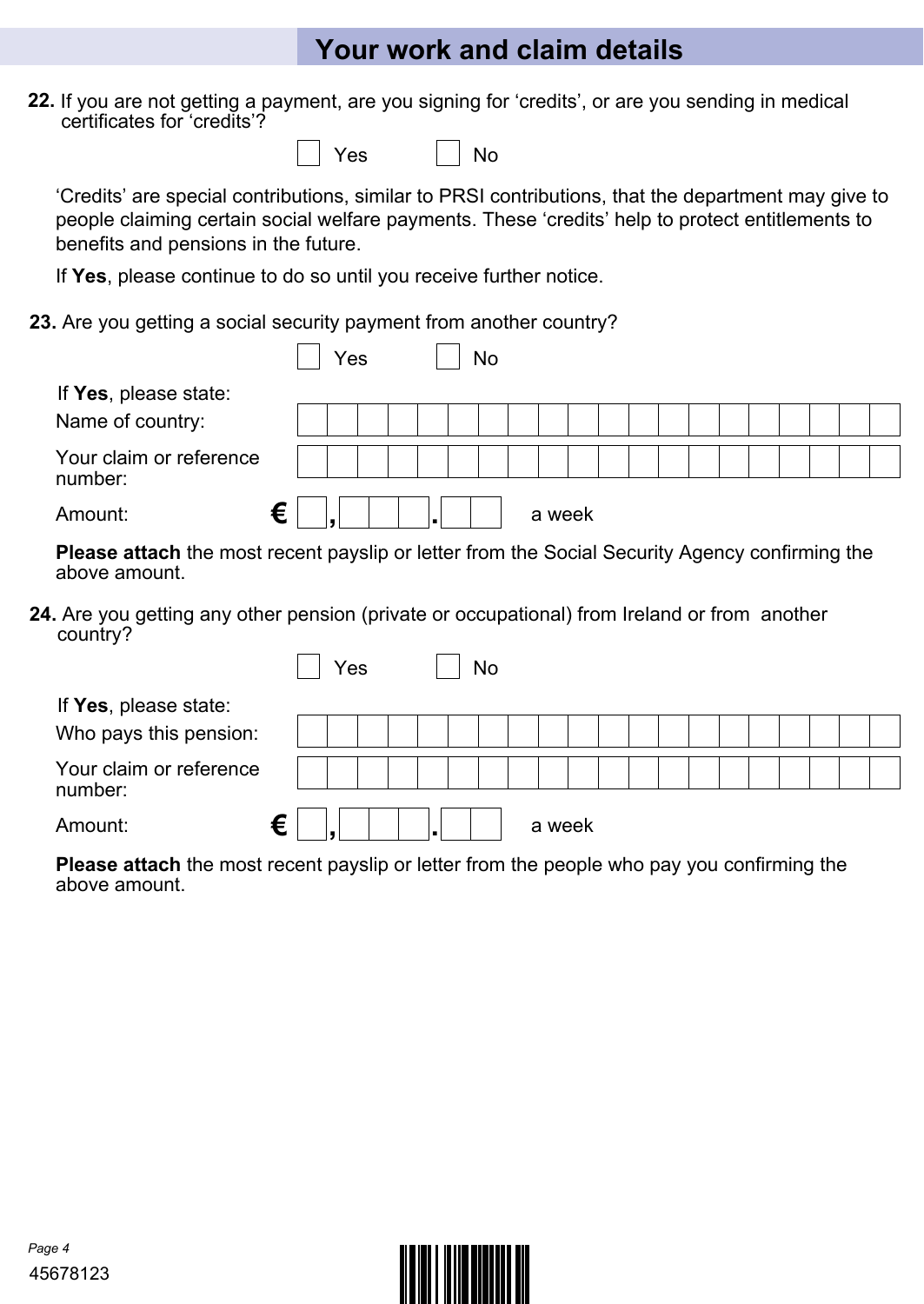**25.** Are you taking part in any of the following courses or schemes, insert an X in the box as it applies to you and give the date you started if you insert an X in the Yes box.

|                                                        |             |                        | Date you started: |        |   |   |   |   |
|--------------------------------------------------------|-------------|------------------------|-------------------|--------|---|---|---|---|
| Community employment:                                  | Yes         | No                     |                   |        |   |   |   |   |
|                                                        |             |                        | D<br>D            | M<br>M | Y | Ý | Y |   |
| <b>Rural Social Scheme:</b>                            | Yes         | No                     |                   |        |   |   |   |   |
|                                                        |             |                        | D<br>D            | M<br>M | Υ | Y | Y | Y |
| Area-Based Initiative:                                 | Yes         | <b>No</b>              |                   |        |   |   |   |   |
|                                                        |             |                        | D<br>D            | M<br>M | Υ | Υ |   |   |
| <b>Back to Work Scheme:</b>                            | Yes         | No                     |                   |        |   |   |   |   |
|                                                        |             |                        | D<br>D            | M<br>M | Υ |   | Υ |   |
| <b>Vocational Training</b>                             | Yes         | <b>No</b>              |                   |        |   |   |   |   |
| <b>Opportunities Scheme:</b>                           |             |                        | D<br>D            | M<br>M | Y | Y | Y | Y |
| <b>Back to Education</b>                               | Yes         | No                     |                   |        |   |   |   |   |
| Allowance:                                             |             |                        | D<br>D            | M<br>M | Y | Υ | Y |   |
| <b>Community Services</b>                              | Yes         | <b>No</b>              |                   |        |   |   |   |   |
| Programme:                                             |             |                        | $\mathbf{D}$<br>D | M<br>M | Y | Ÿ | Y | Y |
| <b>SOLAS</b> course or schemes:                        | Yes         | No                     |                   |        |   |   |   |   |
|                                                        |             |                        | D<br>D            | M<br>M | Υ |   | Υ |   |
| School or college:                                     | Yes         | <b>No</b>              |                   |        |   |   |   |   |
|                                                        |             |                        | D<br>D            | M<br>M | Y | v | Υ |   |
|                                                        |             |                        |                   |        |   |   |   |   |
| Other course or scheme:                                | Yes         | <b>No</b>              |                   |        |   |   |   |   |
| If Yes, please state:                                  |             |                        |                   |        |   |   |   |   |
| Name of course or scheme:                              |             |                        |                   |        |   |   |   |   |
|                                                        |             |                        |                   |        |   |   |   |   |
| From:<br>Date you started:                             |             |                        |                   |        |   |   |   |   |
| To:                                                    |             |                        |                   |        |   |   |   |   |
|                                                        | D<br>M<br>D | Y<br>$\mathbf{Y}$<br>M | Y Y               |        |   |   |   |   |
| How much you get paid for doing this scheme or course: |             |                        |                   |        |   |   |   |   |
| €                                                      |             | a week                 |                   |        |   |   |   |   |

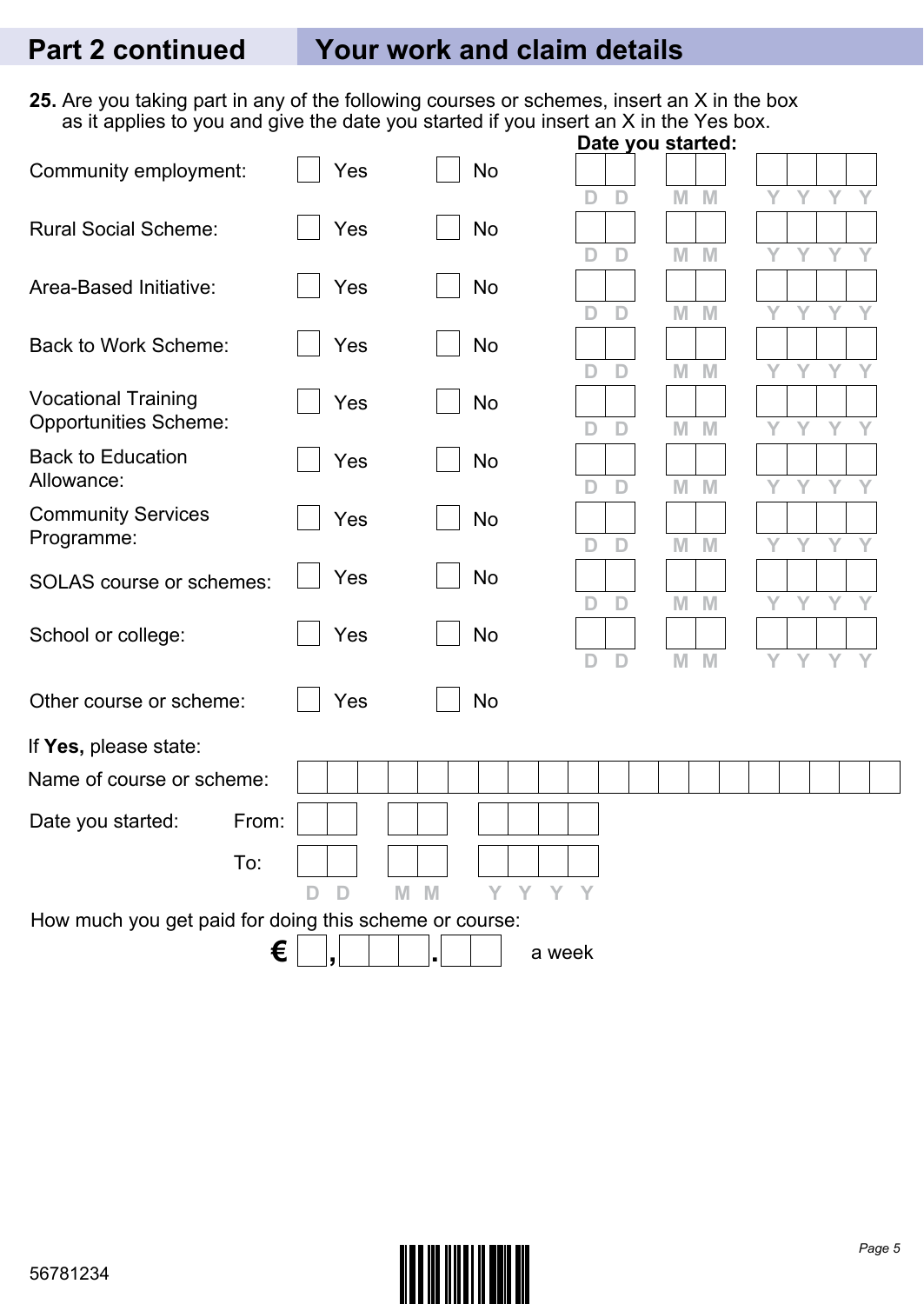### **Part 2 continued Your work and claim details**

**26.** Have you ever lived or worked outside of Ireland?

 $Yes \t | No$ 

If **Yes,** please give details below. We will notify other countries covered by EU Regulations or Bilateral Agreements that you may be entitled to a pension from them.

|                                                                                                                            | <b>Country 1</b> |     |  |       |    |   |   |   |                  |  |  |  |  |  |
|----------------------------------------------------------------------------------------------------------------------------|------------------|-----|--|-------|----|---|---|---|------------------|--|--|--|--|--|
| Country:                                                                                                                   |                  |     |  |       |    |   |   |   |                  |  |  |  |  |  |
| Employer's name:                                                                                                           |                  |     |  |       |    |   |   |   |                  |  |  |  |  |  |
| Your address while living/<br>working there:                                                                               |                  |     |  |       |    |   |   |   |                  |  |  |  |  |  |
|                                                                                                                            |                  |     |  |       |    |   |   |   |                  |  |  |  |  |  |
|                                                                                                                            |                  |     |  |       |    |   |   |   |                  |  |  |  |  |  |
| <b>County</b>                                                                                                              |                  |     |  |       |    |   |   |   | <b>Post Code</b> |  |  |  |  |  |
| Your social insurance<br>number while there:                                                                               |                  |     |  |       |    |   |   |   |                  |  |  |  |  |  |
| Dates you<br>From:<br>worked there:                                                                                        |                  |     |  |       |    |   |   |   |                  |  |  |  |  |  |
| To:                                                                                                                        |                  |     |  |       |    |   |   |   |                  |  |  |  |  |  |
|                                                                                                                            | D                | D   |  | $M$ M | Y  | Y | Y | Y |                  |  |  |  |  |  |
| Type of work:                                                                                                              |                  |     |  |       |    |   |   |   |                  |  |  |  |  |  |
| Note: A separate sheet of paper can be used for more details if needed.                                                    |                  |     |  |       |    |   |   |   |                  |  |  |  |  |  |
|                                                                                                                            |                  |     |  |       |    |   |   |   |                  |  |  |  |  |  |
| 27. Do you own, share in the ownership of a farm or land?                                                                  |                  |     |  |       |    |   |   |   |                  |  |  |  |  |  |
|                                                                                                                            |                  | Yes |  |       | No |   |   |   |                  |  |  |  |  |  |
| If Yes, please state:                                                                                                      |                  |     |  |       |    |   |   |   |                  |  |  |  |  |  |
| Size of farm or land:                                                                                                      |                  |     |  | acres |    |   |   |   |                  |  |  |  |  |  |
| Do you work the farm or<br>land?                                                                                           |                  | Yes |  |       | No |   |   |   |                  |  |  |  |  |  |
| 28. If you own or share in the ownership of a farm or land but do not work it, please state who<br>works the farm or land: |                  |     |  |       |    |   |   |   |                  |  |  |  |  |  |
| Their surname:                                                                                                             |                  |     |  |       |    |   |   |   |                  |  |  |  |  |  |
| Their first name(s):                                                                                                       |                  |     |  |       |    |   |   |   |                  |  |  |  |  |  |
| Their address:                                                                                                             |                  |     |  |       |    |   |   |   |                  |  |  |  |  |  |
|                                                                                                                            |                  |     |  |       |    |   |   |   |                  |  |  |  |  |  |
|                                                                                                                            |                  |     |  |       |    |   |   |   |                  |  |  |  |  |  |

**Note:** Please provide a written declaration from the above named confirming they are working the land.

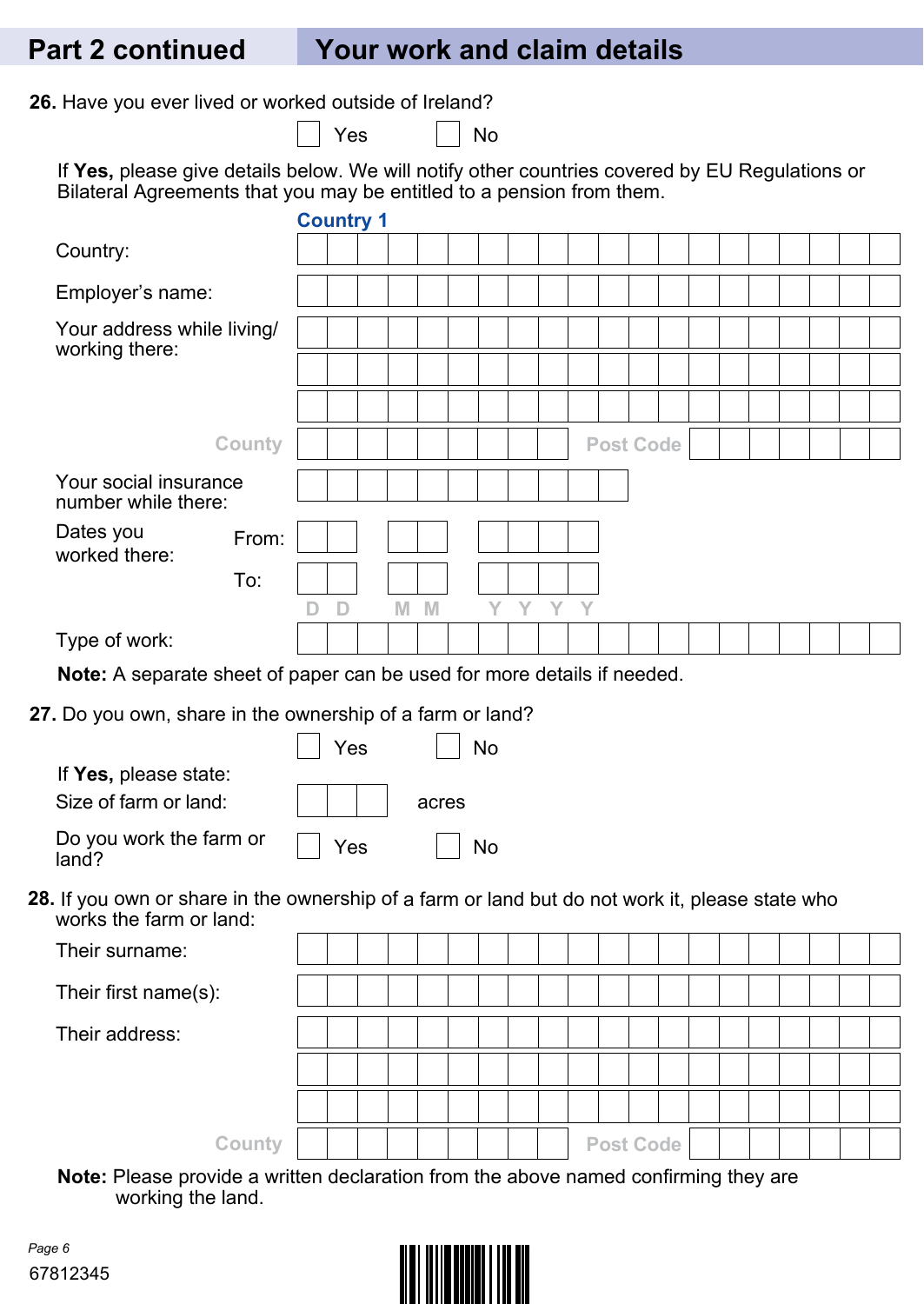# **Part 3 Your payment details**

**You can** get your payment at a post office of your choice or direct to your current, deposit or savings account in a financial institution. An account must be in your name or jointly held by you. Please complete one option below.

|                                                                                                                                                                        |  |  |  |  |  |  |  |  | <b>Financial Institution</b> |  |  |                  |  |   |   |              |             |   |        |
|------------------------------------------------------------------------------------------------------------------------------------------------------------------------|--|--|--|--|--|--|--|--|------------------------------|--|--|------------------|--|---|---|--------------|-------------|---|--------|
| You will find the following details printed on statements from your financial institution.                                                                             |  |  |  |  |  |  |  |  |                              |  |  |                  |  |   |   |              |             |   |        |
| Name of financial institution:                                                                                                                                         |  |  |  |  |  |  |  |  |                              |  |  |                  |  |   |   |              |             |   |        |
| Address of financial<br>institution:                                                                                                                                   |  |  |  |  |  |  |  |  |                              |  |  |                  |  |   |   |              |             |   |        |
|                                                                                                                                                                        |  |  |  |  |  |  |  |  |                              |  |  |                  |  |   |   |              |             |   |        |
|                                                                                                                                                                        |  |  |  |  |  |  |  |  |                              |  |  |                  |  |   |   |              |             |   |        |
| <b>County</b>                                                                                                                                                          |  |  |  |  |  |  |  |  |                              |  |  | <b>Post Code</b> |  |   |   |              |             |   |        |
| Bank Identifier Code (BIC):                                                                                                                                            |  |  |  |  |  |  |  |  |                              |  |  |                  |  |   |   |              |             |   |        |
| <b>International Bank Account</b><br>Number (IBAN):                                                                                                                    |  |  |  |  |  |  |  |  |                              |  |  |                  |  |   |   |              |             |   |        |
| Name(s) of account holder(s):                                                                                                                                          |  |  |  |  |  |  |  |  |                              |  |  |                  |  |   |   |              |             |   |        |
| Name 1:                                                                                                                                                                |  |  |  |  |  |  |  |  |                              |  |  |                  |  |   |   |              |             |   |        |
| Name 2 (if any):                                                                                                                                                       |  |  |  |  |  |  |  |  |                              |  |  |                  |  |   |   |              |             |   |        |
| <b>Post Office</b>                                                                                                                                                     |  |  |  |  |  |  |  |  |                              |  |  |                  |  |   |   |              |             |   |        |
| Post office name and address:                                                                                                                                          |  |  |  |  |  |  |  |  |                              |  |  |                  |  |   |   |              |             |   |        |
| <b>County</b>                                                                                                                                                          |  |  |  |  |  |  |  |  |                              |  |  | <b>Post Code</b> |  |   |   |              |             |   |        |
| If you are unable to collect or cash your payment at the post office and you want someone else<br>(known as an agent) to do so for you, please complete the following: |  |  |  |  |  |  |  |  |                              |  |  |                  |  |   |   |              |             |   |        |
| Your agent's name:                                                                                                                                                     |  |  |  |  |  |  |  |  |                              |  |  |                  |  |   |   |              |             |   |        |
| Your agent's address:                                                                                                                                                  |  |  |  |  |  |  |  |  |                              |  |  |                  |  |   |   |              |             |   |        |
|                                                                                                                                                                        |  |  |  |  |  |  |  |  |                              |  |  |                  |  |   |   |              |             |   |        |
|                                                                                                                                                                        |  |  |  |  |  |  |  |  |                              |  |  |                  |  |   |   |              |             |   |        |
| <b>County</b>                                                                                                                                                          |  |  |  |  |  |  |  |  |                              |  |  | <b>Post Code</b> |  |   |   |              |             |   |        |
|                                                                                                                                                                        |  |  |  |  |  |  |  |  | Date:                        |  |  |                  |  |   |   | $\mathbf{2}$ | 0           |   |        |
|                                                                                                                                                                        |  |  |  |  |  |  |  |  |                              |  |  | D                |  | M | M | Y            | Y           | Y |        |
| Your Signature (not block letters)<br>I agree to act as agent for the person named in Part 1 and I am aware of my obligations. For                                     |  |  |  |  |  |  |  |  |                              |  |  |                  |  |   |   |              |             |   |        |
| more information, log on to www.gov.ie.                                                                                                                                |  |  |  |  |  |  |  |  |                              |  |  |                  |  |   |   |              |             |   |        |
|                                                                                                                                                                        |  |  |  |  |  |  |  |  | Date:                        |  |  | D                |  | M | M | $\mathbf{2}$ | $\mathbf 0$ |   |        |
| Signature of agent (not block letters)                                                                                                                                 |  |  |  |  |  |  |  |  |                              |  |  |                  |  |   |   |              |             |   | Page 7 |
| 78123456                                                                                                                                                               |  |  |  |  |  |  |  |  |                              |  |  |                  |  |   |   |              |             |   |        |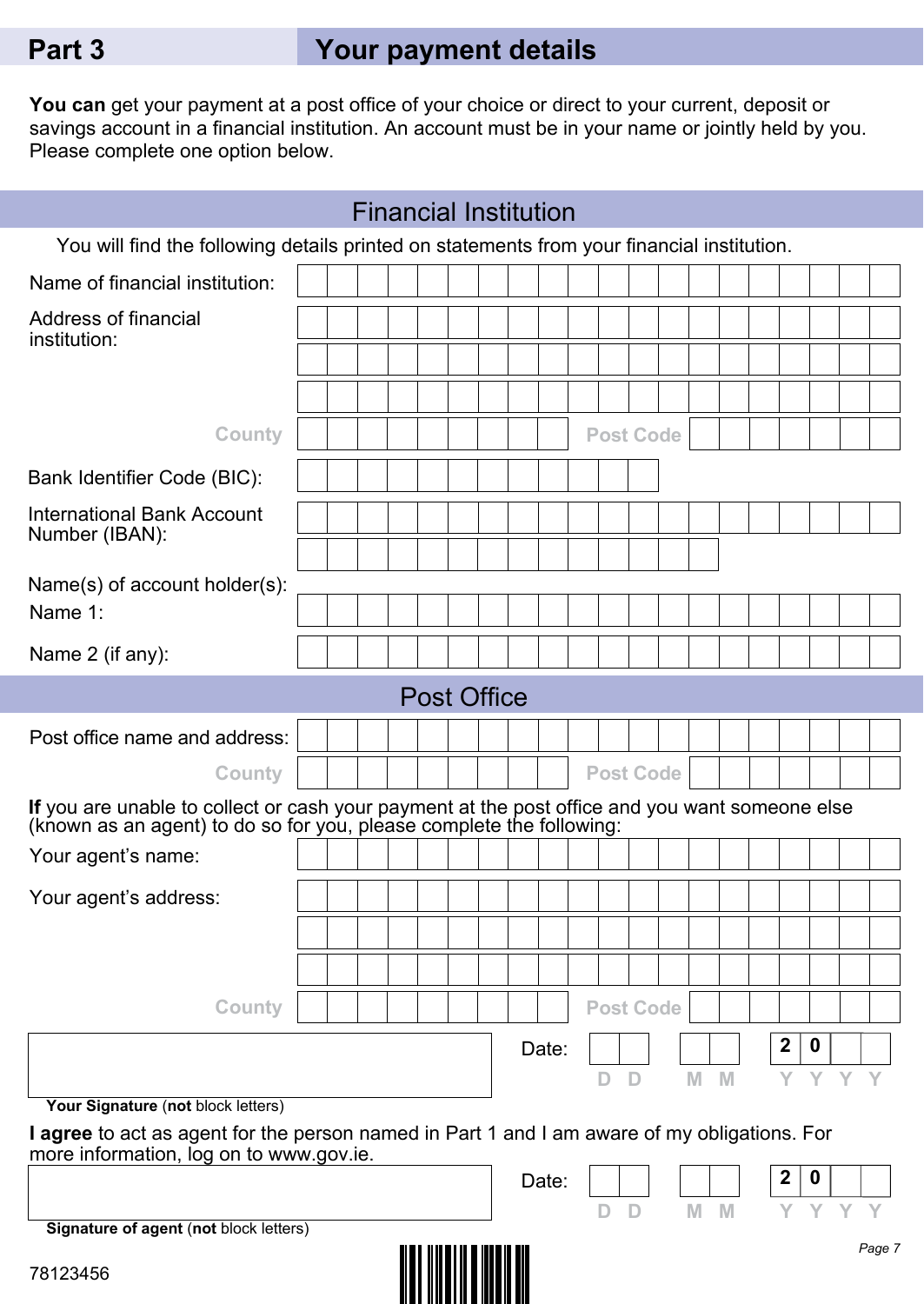# **Part 4 Details of your qualified child(ren)**

| Note - You must complete Part 6 fully if you are claiming an increase for your qualified child(ren).                                                                                  |                     |                     |       |              |           |     |    |                                    |  |  |  |  |  |
|---------------------------------------------------------------------------------------------------------------------------------------------------------------------------------------|---------------------|---------------------|-------|--------------|-----------|-----|----|------------------------------------|--|--|--|--|--|
| 29. Do you wish to apply for<br>qualified child(ren)?                                                                                                                                 |                     | Yes                 |       |              | <b>No</b> |     |    |                                    |  |  |  |  |  |
| If Yes, how many children do you wish to claim for?                                                                                                                                   |                     |                     |       |              |           |     |    |                                    |  |  |  |  |  |
|                                                                                                                                                                                       |                     |                     |       | under age 18 |           |     |    |                                    |  |  |  |  |  |
|                                                                                                                                                                                       |                     |                     |       |              |           |     |    | age 18 - 22 in full-time education |  |  |  |  |  |
| Please state child's:                                                                                                                                                                 | <b>Child 1</b>      |                     |       |              |           |     |    |                                    |  |  |  |  |  |
| Surname:                                                                                                                                                                              |                     |                     |       |              |           |     |    |                                    |  |  |  |  |  |
| First name(s):                                                                                                                                                                        |                     |                     |       |              |           |     |    |                                    |  |  |  |  |  |
| PPS Number:                                                                                                                                                                           |                     |                     |       |              |           |     |    |                                    |  |  |  |  |  |
| Date of birth:                                                                                                                                                                        |                     |                     |       |              |           |     |    |                                    |  |  |  |  |  |
|                                                                                                                                                                                       | D                   | D<br><b>Child 2</b> | $M$ M |              | Y         | Y   | Y  |                                    |  |  |  |  |  |
| Surname:                                                                                                                                                                              |                     |                     |       |              |           |     |    |                                    |  |  |  |  |  |
| First name(s):                                                                                                                                                                        |                     |                     |       |              |           |     |    |                                    |  |  |  |  |  |
| <b>PPS Number:</b>                                                                                                                                                                    |                     |                     |       |              |           |     |    |                                    |  |  |  |  |  |
| Date of birth:                                                                                                                                                                        |                     |                     |       |              |           |     |    |                                    |  |  |  |  |  |
|                                                                                                                                                                                       | D<br><b>Child 3</b> | $\mathsf{D}$        |       | $M$ M        |           | Y Y | Y  |                                    |  |  |  |  |  |
| Surname:                                                                                                                                                                              |                     |                     |       |              |           |     |    |                                    |  |  |  |  |  |
| First name(s):                                                                                                                                                                        |                     |                     |       |              |           |     |    |                                    |  |  |  |  |  |
| PPS Number:                                                                                                                                                                           |                     |                     |       |              |           |     |    |                                    |  |  |  |  |  |
| Date of birth:                                                                                                                                                                        |                     |                     |       |              |           |     |    |                                    |  |  |  |  |  |
|                                                                                                                                                                                       | D                   | D                   |       | $M$ $M$      |           | Y Y | Y. |                                    |  |  |  |  |  |
|                                                                                                                                                                                       | <b>Child 4</b>      |                     |       |              |           |     |    |                                    |  |  |  |  |  |
| Surname:                                                                                                                                                                              |                     |                     |       |              |           |     |    |                                    |  |  |  |  |  |
| First name(s):                                                                                                                                                                        |                     |                     |       |              |           |     |    |                                    |  |  |  |  |  |
| PPS Number:                                                                                                                                                                           |                     |                     |       |              |           |     |    |                                    |  |  |  |  |  |
| Date of birth:                                                                                                                                                                        |                     |                     |       |              |           |     |    |                                    |  |  |  |  |  |
|                                                                                                                                                                                       |                     | D                   | M     | M            |           |     |    |                                    |  |  |  |  |  |
| You must attach written confirmation from the school or college for the children aged 18 - 22.<br>Note: A separate sheet of paper can be used for details of other children you have. |                     |                     |       |              |           |     |    |                                    |  |  |  |  |  |
| <b>30.</b> Are all of these children                                                                                                                                                  |                     | Yes                 |       |              | No        |     |    |                                    |  |  |  |  |  |
| living with you?<br>If No, you can use a separate sheet of paper for the details.                                                                                                     |                     |                     |       |              |           |     |    |                                    |  |  |  |  |  |
| Page 8                                                                                                                                                                                |                     |                     |       |              |           |     |    |                                    |  |  |  |  |  |

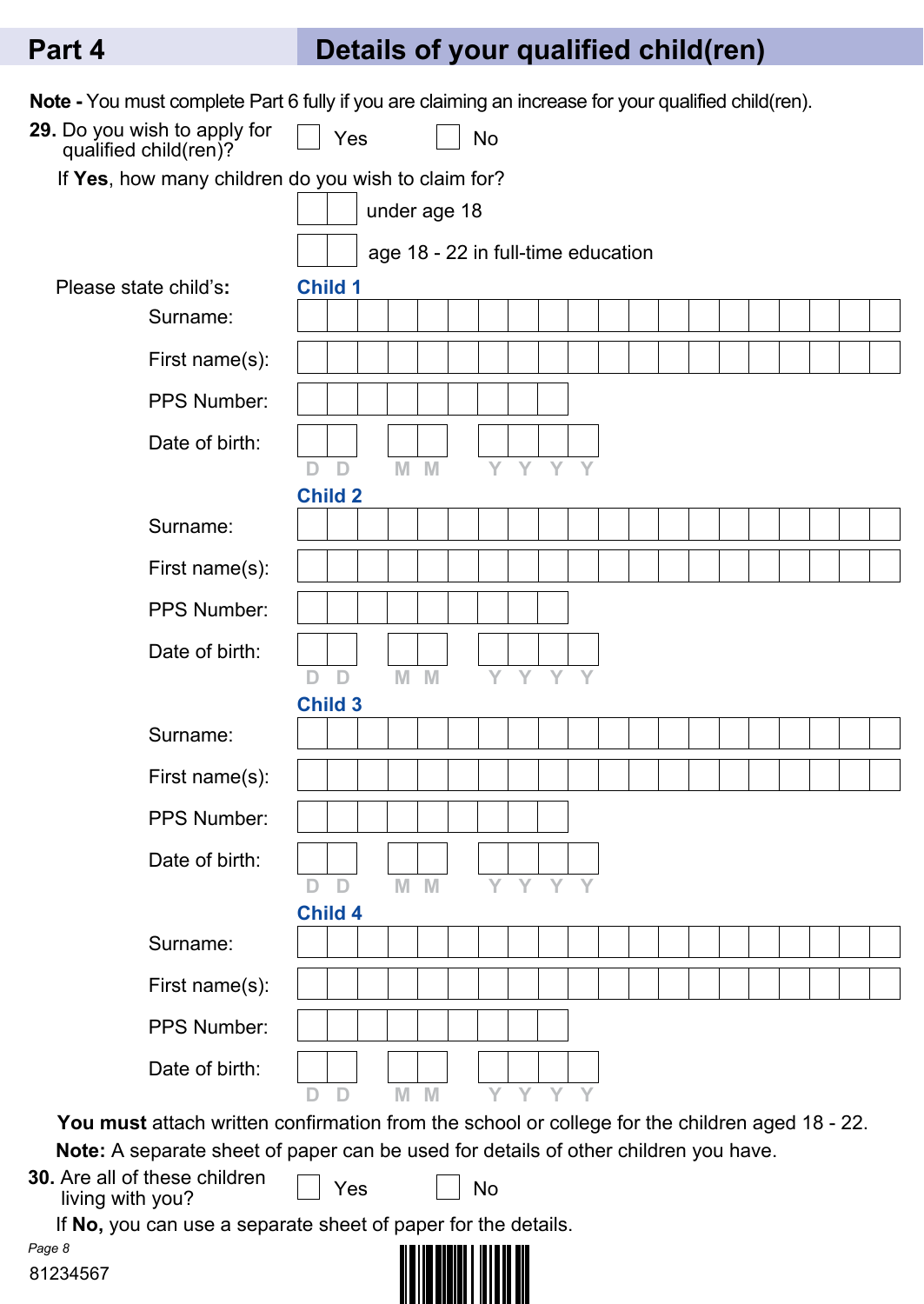## **Part 5 Your spouse's, civil partner's or cohabitant's details**

| <b>31. Their PPS Number:</b>                            |     |   |      |   |     |      |   |                  |       |  |  |  |  |
|---------------------------------------------------------|-----|---|------|---|-----|------|---|------------------|-------|--|--|--|--|
| 32. Title: (insert an 'X' or<br>specify)                | Mr. |   | Mrs. |   | Ms. |      |   |                  | Other |  |  |  |  |
| <b>33.</b> Their surname:                               |     |   |      |   |     |      |   |                  |       |  |  |  |  |
| <b>34.</b> Their first name(s):                         |     |   |      |   |     |      |   |                  |       |  |  |  |  |
| <b>35.</b> Their birth surname:                         |     |   |      |   |     |      |   |                  |       |  |  |  |  |
| <b>36.</b> Their date of birth:                         |     |   |      |   |     |      |   |                  |       |  |  |  |  |
|                                                         |     | D | M    | M |     | EY L | Y |                  |       |  |  |  |  |
| <b>37.</b> Their mother's birth<br>surname:             |     |   |      |   |     |      |   |                  |       |  |  |  |  |
| <b>38. Their address:</b>                               |     |   |      |   |     |      |   |                  |       |  |  |  |  |
| Only answer this question<br>if you are married or in a |     |   |      |   |     |      |   |                  |       |  |  |  |  |
| civil partnership and do<br>not live together.          |     |   |      |   |     |      |   |                  |       |  |  |  |  |
| <b>County</b>                                           |     |   |      |   |     |      |   | <b>Post Code</b> |       |  |  |  |  |

### **Your spouse's, civil partner's or cohabitant's work and claim details Part 6**

Part 6 MUST be completed in full if you are claiming an increase for your spouse, civil partner, cohabitant and/or child(ren). This information is required to decide if you have an entitlement and if so, the rate payable. If you are not claiming any increase, proceed to Part 8.

**39.** Do you wish to claim an increase for your, spouse, civil partner or cohabitant?

|                                                               |   | Yes |              | No                                             |              |                  |  |  |        |
|---------------------------------------------------------------|---|-----|--------------|------------------------------------------------|--------------|------------------|--|--|--------|
| 40. Are they employed at<br>present?<br>If Yes, please state: |   | Yes |              | No                                             |              |                  |  |  |        |
| Their employer's name:                                        |   |     |              |                                                |              |                  |  |  |        |
| Their employer's                                              |   |     |              |                                                |              |                  |  |  |        |
| address:                                                      |   |     |              |                                                |              |                  |  |  |        |
|                                                               |   |     |              |                                                |              |                  |  |  |        |
| <b>County</b>                                                 |   |     |              |                                                |              | <b>Post Code</b> |  |  |        |
| Type of work:                                                 |   |     |              |                                                |              |                  |  |  |        |
| Gross income:                                                 | € |     |              |                                                | year to date |                  |  |  |        |
|                                                               |   |     |              | Please attach 4 of their most recent payslips. |              |                  |  |  |        |
| Number of weeks worked:                                       |   |     | year to date |                                                |              |                  |  |  |        |
| 87654321                                                      |   |     |              |                                                |              |                  |  |  | Page 9 |

<u> Alba hili a bhfilian bh</u>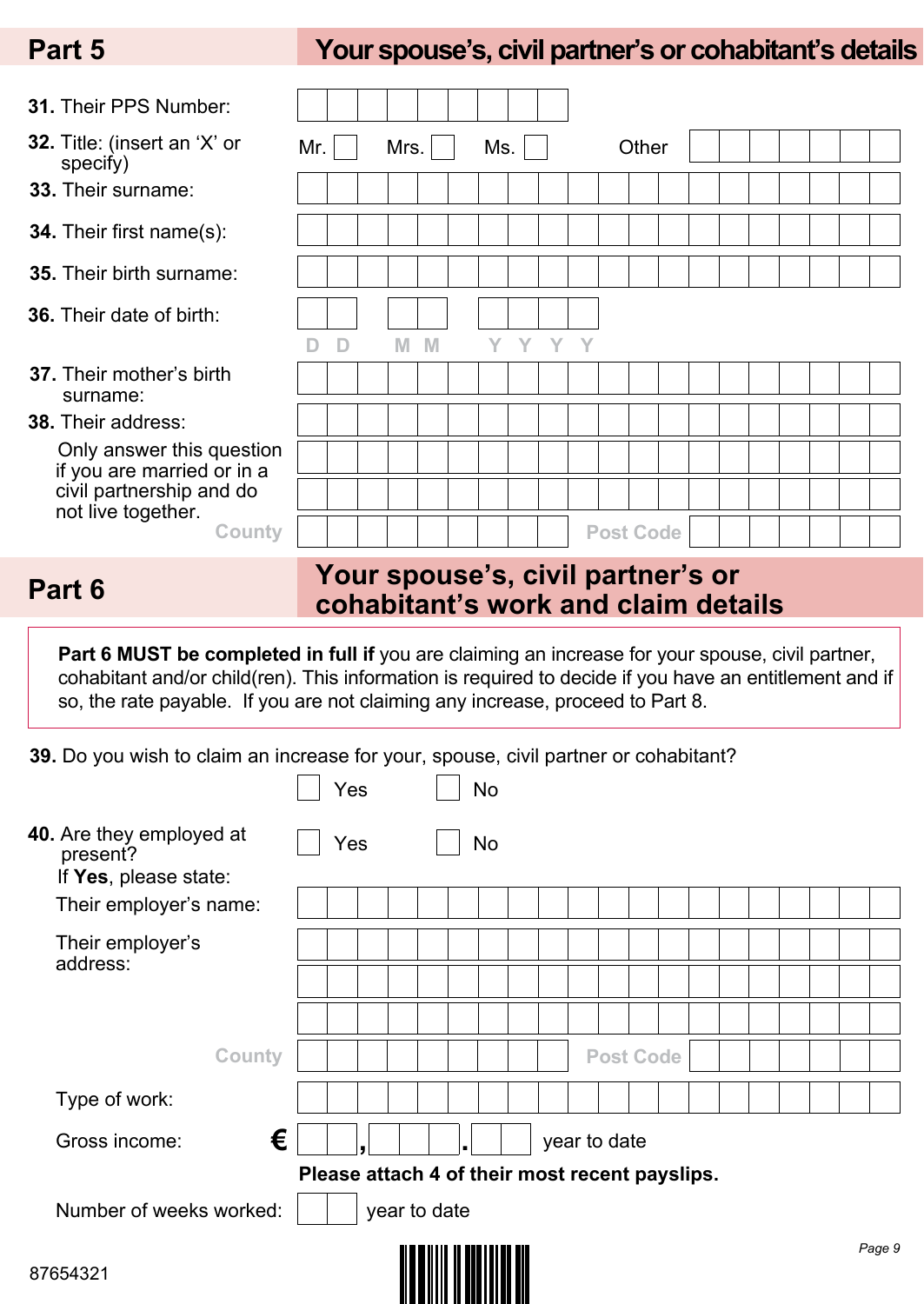### **Your spouse's, civil partner's or**  Part 6 continued cohabitant's work and claim details

| 41. Are they currently<br>self-employed?<br>If Yes, please state:                                                                                                             |   |        | Yes |   |      | No |        |  |  |  |  |  |  |
|-------------------------------------------------------------------------------------------------------------------------------------------------------------------------------|---|--------|-----|---|------|----|--------|--|--|--|--|--|--|
| Type of work they do/did:                                                                                                                                                     |   |        |     |   |      |    |        |  |  |  |  |  |  |
| Date self-employment<br>started:                                                                                                                                              |   | D<br>D |     | M | M    | Y  | Y Y Y  |  |  |  |  |  |  |
| Net weekly earnings:                                                                                                                                                          | € |        |     |   |      |    | a week |  |  |  |  |  |  |
| This is the money they have made from self-employment after deducting operating expenses. Please<br>provide documentary evidence such as the last available copy of accounts. |   |        |     |   |      |    |        |  |  |  |  |  |  |
| 42. Are they getting or have they applied for any payment(s) from this department or the<br><b>Health Service Executive?</b>                                                  |   |        |     |   |      |    |        |  |  |  |  |  |  |
|                                                                                                                                                                               |   |        | Yes |   |      | No |        |  |  |  |  |  |  |
| If Yes, please state:                                                                                                                                                         |   |        |     |   |      |    |        |  |  |  |  |  |  |
| Who pays this pension:                                                                                                                                                        |   |        |     |   |      |    |        |  |  |  |  |  |  |
| Name of payment:                                                                                                                                                              |   |        |     |   |      |    |        |  |  |  |  |  |  |
| Amount:                                                                                                                                                                       | € |        |     |   |      |    | a week |  |  |  |  |  |  |
| 43. Are they getting a social security payment from another country?                                                                                                          |   |        |     |   |      |    |        |  |  |  |  |  |  |
|                                                                                                                                                                               |   |        | Yes |   |      | No |        |  |  |  |  |  |  |
| If Yes, please state:                                                                                                                                                         |   |        |     |   |      |    |        |  |  |  |  |  |  |
| Type of pension:                                                                                                                                                              |   |        |     |   |      |    |        |  |  |  |  |  |  |
| Name of country:                                                                                                                                                              |   |        |     |   |      |    |        |  |  |  |  |  |  |
| Their claim or reference<br>number:                                                                                                                                           |   |        |     |   |      |    |        |  |  |  |  |  |  |
| Amount:                                                                                                                                                                       | € | l J    |     |   | ا دا |    | a week |  |  |  |  |  |  |
| Please attach the most recent payslip or letter from the Social Security Agency confirming the<br>above amount.                                                               |   |        |     |   |      |    |        |  |  |  |  |  |  |
| 44(a). Are they getting any other pension (private or occupational) from Ireland?                                                                                             |   |        |     |   |      |    |        |  |  |  |  |  |  |
|                                                                                                                                                                               |   |        | Yes |   |      | No |        |  |  |  |  |  |  |
| If Yes, please state:                                                                                                                                                         |   |        |     |   |      |    |        |  |  |  |  |  |  |
| Type of pension:                                                                                                                                                              |   |        |     |   |      |    |        |  |  |  |  |  |  |
| Who pays this pension:                                                                                                                                                        |   |        |     |   |      |    |        |  |  |  |  |  |  |
| Their claim or reference<br>number:                                                                                                                                           |   |        |     |   |      |    |        |  |  |  |  |  |  |
| Amount:                                                                                                                                                                       | € |        |     |   |      |    | a week |  |  |  |  |  |  |
|                                                                                                                                                                               |   |        |     |   |      |    |        |  |  |  |  |  |  |

**Please attach** the most recent payslip or letter from the people who pay them confirming the above amount.

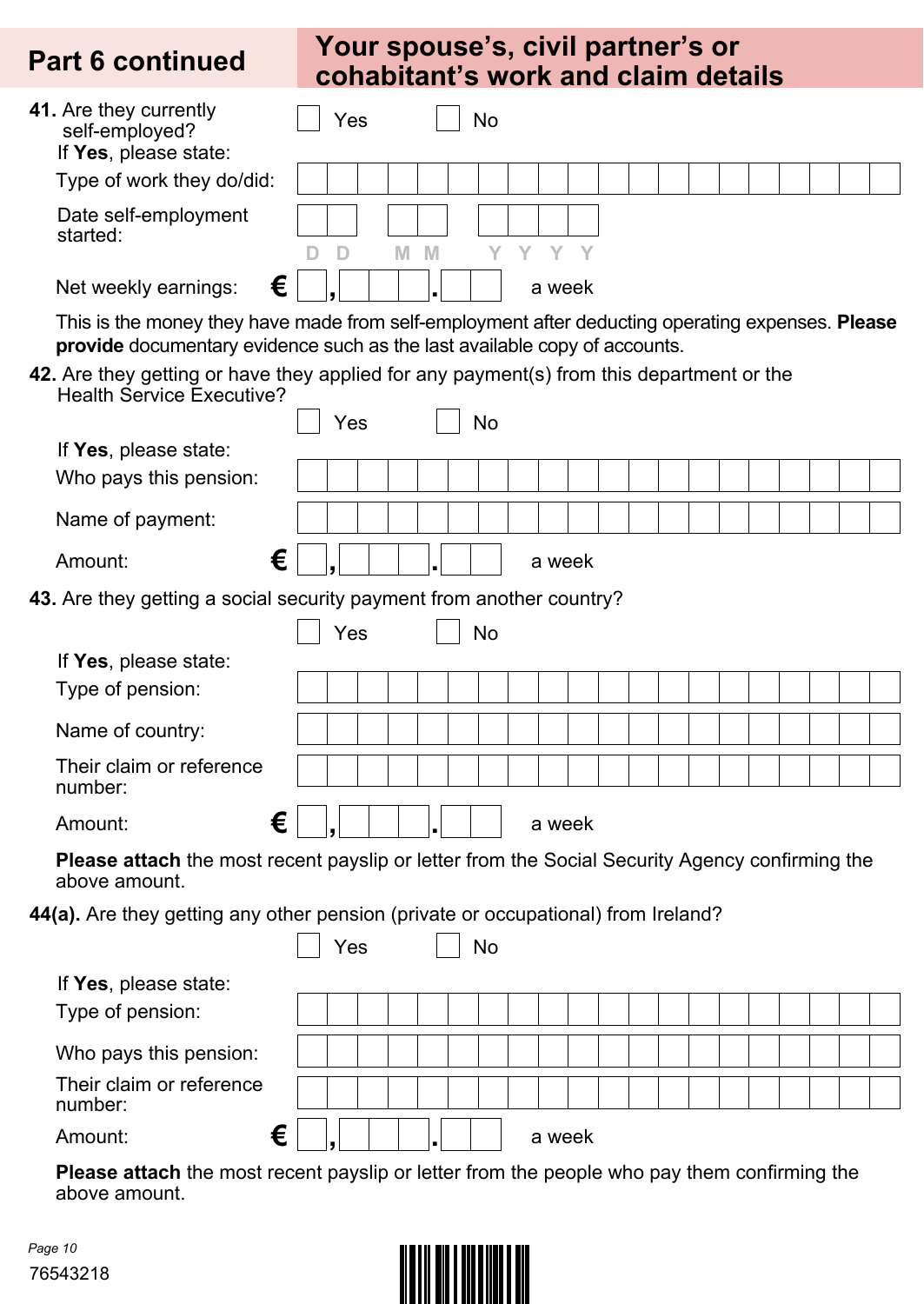### **Your spouse's, civil partner's or cohabitant's work and claim details Part 6 continued**

**44(b).** Are they getting any other pension (private or occupational) from another country?

| If Yes, please state:               | Yes |  | No |        |  |  |  |  |  |  |
|-------------------------------------|-----|--|----|--------|--|--|--|--|--|--|
| Type of pension:                    |     |  |    |        |  |  |  |  |  |  |
| Who pays this pension:              |     |  |    |        |  |  |  |  |  |  |
| Their claim or reference<br>number: |     |  |    |        |  |  |  |  |  |  |
| €<br>Amount:                        |     |  |    | a week |  |  |  |  |  |  |

**Please attach** the most recent payslip or letter from the people who pay them confirming the above amount.

**45.** Are they taking part in any of the following courses or schemes, insert an X in the box as it applies to them and give the date they started if you insert an X in the Yes box. **Date they started:**

| Community employment:                                   | Yes    | No                          | sulv u            |        |        |         |
|---------------------------------------------------------|--------|-----------------------------|-------------------|--------|--------|---------|
|                                                         |        |                             | D<br>D            | M<br>M | Y<br>Y | Y       |
| <b>Rural Social Scheme:</b>                             | Yes    | <b>No</b>                   |                   |        |        |         |
|                                                         |        |                             | D<br>D            | M<br>M | Y<br>Y | Y       |
| Area-Based Initiative:                                  | Yes    | No                          |                   |        |        |         |
|                                                         |        |                             | D<br>D            | M<br>M | Y<br>Y | Y<br>Y  |
| <b>Back to Work Scheme:</b>                             | Yes    | No                          |                   |        |        |         |
| <b>Vocational Training</b>                              |        |                             | D<br>D            | M<br>M | Y      | Y       |
| <b>Opportunities Scheme:</b>                            | Yes    | No                          | D<br>D            | M<br>M | Y      | V       |
| <b>Back to Education</b>                                | Yes    | No                          |                   |        |        |         |
| Allowance:                                              |        |                             | D<br>D            | M<br>M | Y<br>Y | Y       |
| <b>Community Services</b>                               | Yes    | No                          |                   |        |        |         |
| Programme:                                              |        |                             | D<br>D            | M<br>M |        |         |
| <b>SOLAS</b> course or schemes:                         | Yes    | No                          |                   |        |        |         |
|                                                         |        |                             | D<br>D            | M<br>M | Y<br>Y | Y<br>Y  |
| School or college:                                      | Yes    | No                          |                   |        |        |         |
|                                                         |        |                             | D<br>D            | M<br>M | Y<br>Y | Υ       |
| Other course or scheme:                                 | Yes    | No                          |                   |        |        |         |
| If Yes, please state:                                   |        |                             |                   |        |        |         |
| Name of course or scheme:                               |        |                             |                   |        |        |         |
| Date they started:<br>From:                             |        |                             |                   |        |        |         |
|                                                         |        |                             |                   |        |        |         |
| To:                                                     |        |                             |                   |        |        |         |
|                                                         | D<br>D | M<br>M<br>Y<br>$\mathbf{Y}$ | Y<br>$\mathbf{Y}$ |        |        |         |
| How much they get paid for doing this scheme or course: |        |                             |                   |        |        |         |
| €                                                       |        |                             | a week            |        |        |         |
| 65432187                                                |        |                             |                   |        |        | Page 11 |

<u> Alban de anti-sentido de </u>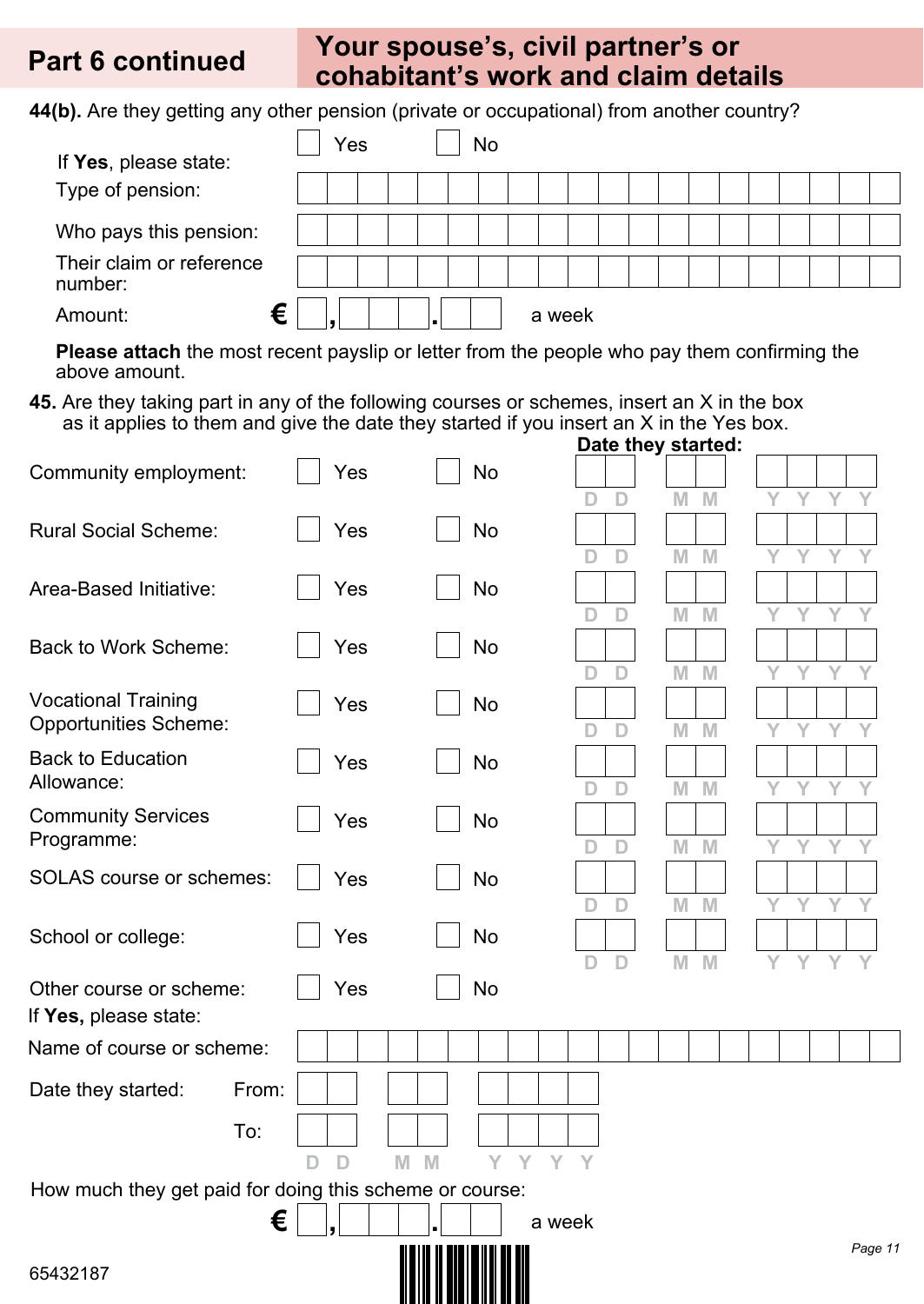*Page 12*

### **Your spouse's, civil partner's or cohabitant's work and claim details Part 6 continued**

**46.Do they own, rent or share in the ownership of a farm or land?**

|                                                             | Yes |       |  |
|-------------------------------------------------------------|-----|-------|--|
| If Yes, please state:<br>Is this farm or land jointly owned | Yes |       |  |
| Size of farm or land:                                       |     | acres |  |
| Net yearly income<br>€<br>from farm or land:                |     |       |  |

**Net yearly income** is money you have made from the farm or land after deducting operating expenses. Please provide documentary evidence such as the last available copy of accounts.

**47.** Do they own stocks, shares (including shares in a creamery or Co-op, annuities, bonds, insurance policies) or investments in Ireland or another country?

|                                                                                                                                                                  |                                | Yes |  | No                           |  |  |  |                                                                               |  |  |  |
|------------------------------------------------------------------------------------------------------------------------------------------------------------------|--------------------------------|-----|--|------------------------------|--|--|--|-------------------------------------------------------------------------------|--|--|--|
| If Yes, please state:                                                                                                                                            |                                |     |  |                              |  |  |  |                                                                               |  |  |  |
| Name of company:                                                                                                                                                 |                                |     |  |                              |  |  |  |                                                                               |  |  |  |
| Number of shares held:                                                                                                                                           |                                |     |  |                              |  |  |  |                                                                               |  |  |  |
| €<br>Total value per share:                                                                                                                                      |                                |     |  |                              |  |  |  |                                                                               |  |  |  |
| Are the stocks/shares<br>jointly owned?                                                                                                                          |                                | Yes |  | No                           |  |  |  | <b>Please attach</b> a statement to show<br>details and current market value. |  |  |  |
| Do they own any other shares?                                                                                                                                    |                                | Yes |  | No                           |  |  |  |                                                                               |  |  |  |
| If Yes, please give details on a separate sheet of paper.                                                                                                        |                                |     |  |                              |  |  |  |                                                                               |  |  |  |
| <b>48.</b> If their farm or land is let, please state net yearly income from letting:                                                                            |                                |     |  |                              |  |  |  |                                                                               |  |  |  |
| €<br>Net yearly income:                                                                                                                                          |                                |     |  |                              |  |  |  |                                                                               |  |  |  |
| <b>Note:</b> Please provide a written declaration confirming amount of yearly rental income.                                                                     |                                |     |  |                              |  |  |  |                                                                               |  |  |  |
| 49. Do they have savings or accounts in a bank, post office, building society, credit union or any<br>other financial institution in Ireland or another country? |                                |     |  |                              |  |  |  |                                                                               |  |  |  |
|                                                                                                                                                                  |                                | Yes |  | <b>No</b>                    |  |  |  |                                                                               |  |  |  |
| If Yes, please state:                                                                                                                                            | <b>Financial Institution 1</b> |     |  |                              |  |  |  |                                                                               |  |  |  |
| Name of financial institution:                                                                                                                                   |                                |     |  |                              |  |  |  |                                                                               |  |  |  |
| Bank Identifier Code (BIC):                                                                                                                                      |                                |     |  |                              |  |  |  |                                                                               |  |  |  |
| International Bank Account                                                                                                                                       |                                |     |  |                              |  |  |  |                                                                               |  |  |  |
| Number (IBAN):                                                                                                                                                   |                                |     |  |                              |  |  |  |                                                                               |  |  |  |
| €<br><b>Current balance:</b>                                                                                                                                     |                                |     |  |                              |  |  |  |                                                                               |  |  |  |
| Is this account a joint<br>account?                                                                                                                              |                                | Yes |  | No                           |  |  |  |                                                                               |  |  |  |
| Name(s) of account holder(s):                                                                                                                                    |                                |     |  |                              |  |  |  |                                                                               |  |  |  |
| Name 1:                                                                                                                                                          |                                |     |  |                              |  |  |  |                                                                               |  |  |  |
| Name 2 (if any):                                                                                                                                                 |                                |     |  |                              |  |  |  |                                                                               |  |  |  |
| Page 12                                                                                                                                                          |                                |     |  | <u> ALAM ANDENHAL II DEN</u> |  |  |  |                                                                               |  |  |  |
| 54321876                                                                                                                                                         |                                |     |  |                              |  |  |  |                                                                               |  |  |  |

<u> Albani a nd bhliain 11 an 110</u>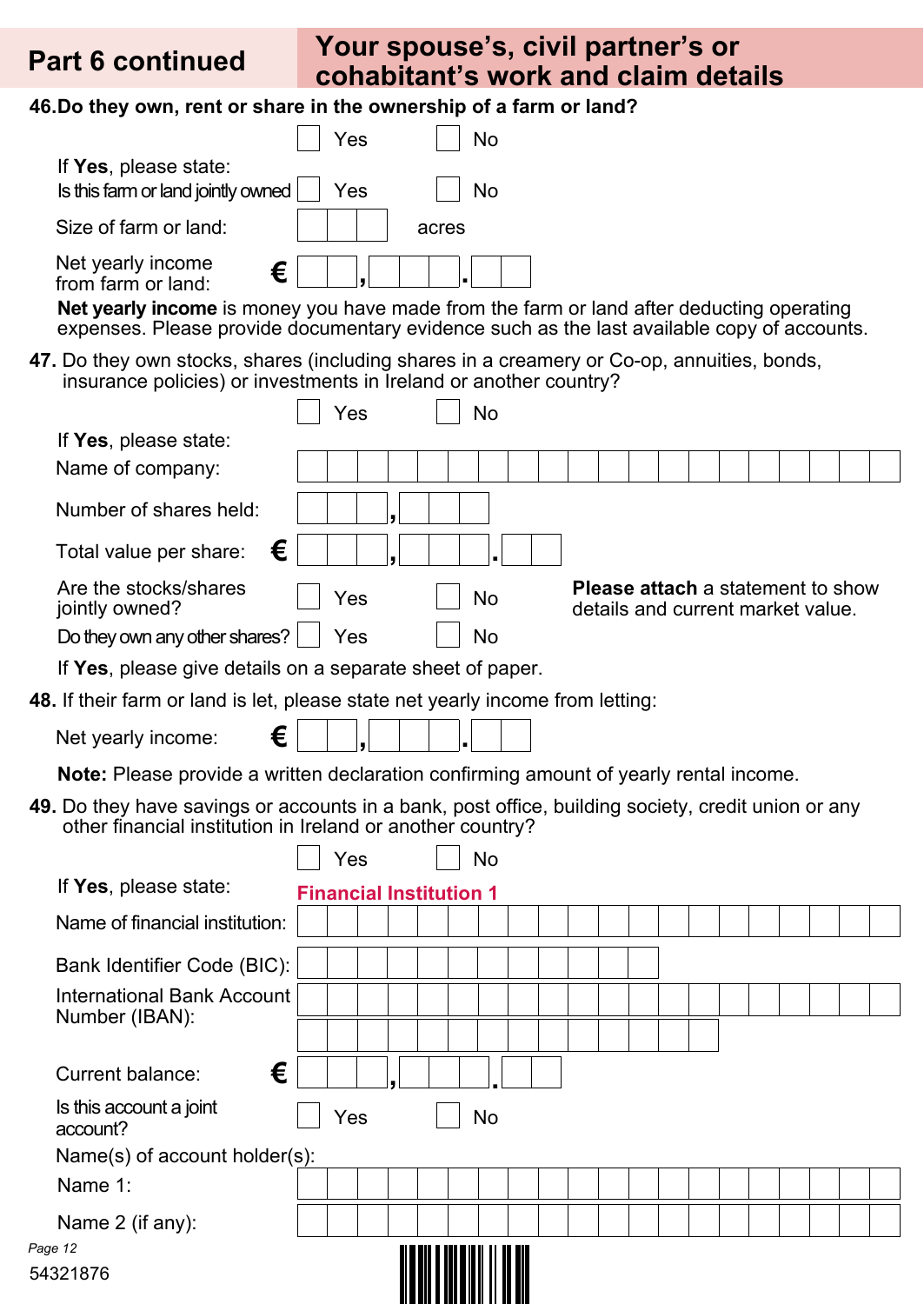### **Your spouse's, civil partner's or**  Part 6 continued cohabitant's work and claim details

|                                                                                                                                                                                                             |     | <b>Financial Institution 2</b> |  |    |        |                  |  |  |                                                                         |  |  |
|-------------------------------------------------------------------------------------------------------------------------------------------------------------------------------------------------------------|-----|--------------------------------|--|----|--------|------------------|--|--|-------------------------------------------------------------------------|--|--|
| Name of financial institution:                                                                                                                                                                              |     |                                |  |    |        |                  |  |  |                                                                         |  |  |
| Bank Identifier Code (BIC):                                                                                                                                                                                 |     |                                |  |    |        |                  |  |  |                                                                         |  |  |
| <b>International Bank Account</b>                                                                                                                                                                           |     |                                |  |    |        |                  |  |  |                                                                         |  |  |
| Number (IBAN):                                                                                                                                                                                              |     |                                |  |    |        |                  |  |  |                                                                         |  |  |
| €<br>Current balance:                                                                                                                                                                                       |     |                                |  |    |        |                  |  |  |                                                                         |  |  |
| Is this account a joint account?                                                                                                                                                                            | Yes |                                |  | No |        |                  |  |  |                                                                         |  |  |
| Name(s) of account holder(s):                                                                                                                                                                               |     |                                |  |    |        |                  |  |  |                                                                         |  |  |
| Name 1:                                                                                                                                                                                                     |     |                                |  |    |        |                  |  |  |                                                                         |  |  |
| Name 2 (if any):                                                                                                                                                                                            |     |                                |  |    |        |                  |  |  |                                                                         |  |  |
| <b>Please attach</b> an original statement for each account, showing transactions for the last 6 months.<br>Do you have any other<br>accounts?<br>If Yes, please give details on a separate sheet of paper. | Yes |                                |  | No |        |                  |  |  |                                                                         |  |  |
| 50. Do they own or share in the ownership of property apart from their home?                                                                                                                                |     |                                |  |    |        |                  |  |  |                                                                         |  |  |
|                                                                                                                                                                                                             | Yes |                                |  | No |        |                  |  |  |                                                                         |  |  |
| If Yes, please state:                                                                                                                                                                                       |     |                                |  |    |        |                  |  |  |                                                                         |  |  |
| Type of property:                                                                                                                                                                                           |     |                                |  |    |        |                  |  |  |                                                                         |  |  |
| Is this property jointly owned?                                                                                                                                                                             | Yes |                                |  | No |        |                  |  |  |                                                                         |  |  |
| Name(s) of property owner(s):                                                                                                                                                                               |     |                                |  |    |        |                  |  |  |                                                                         |  |  |
| Name 1:                                                                                                                                                                                                     |     |                                |  |    |        |                  |  |  |                                                                         |  |  |
| Name 2 (if any):                                                                                                                                                                                            |     |                                |  |    |        |                  |  |  |                                                                         |  |  |
| Address of property:                                                                                                                                                                                        |     |                                |  |    |        |                  |  |  |                                                                         |  |  |
| <b>Property would be an</b>                                                                                                                                                                                 |     |                                |  |    |        |                  |  |  |                                                                         |  |  |
| apartment, business property,<br>another house or land other                                                                                                                                                |     |                                |  |    |        |                  |  |  |                                                                         |  |  |
| than that mentioned <sub>County</sub><br>at question 46.                                                                                                                                                    |     |                                |  |    |        | <b>Post Code</b> |  |  |                                                                         |  |  |
| Is this property rented out?<br>If 'Yes', please state:<br>Rent from this<br>€<br>property:                                                                                                                 | Yes |                                |  | No | a week |                  |  |  |                                                                         |  |  |
| €<br>Current market value:                                                                                                                                                                                  |     |                                |  |    |        |                  |  |  |                                                                         |  |  |
| Outstanding mortgage<br>€<br>on property:                                                                                                                                                                   |     |                                |  |    |        |                  |  |  |                                                                         |  |  |
|                                                                                                                                                                                                             |     |                                |  |    |        |                  |  |  | If mortgaged please attach a recent statement from lending institution. |  |  |

43218765

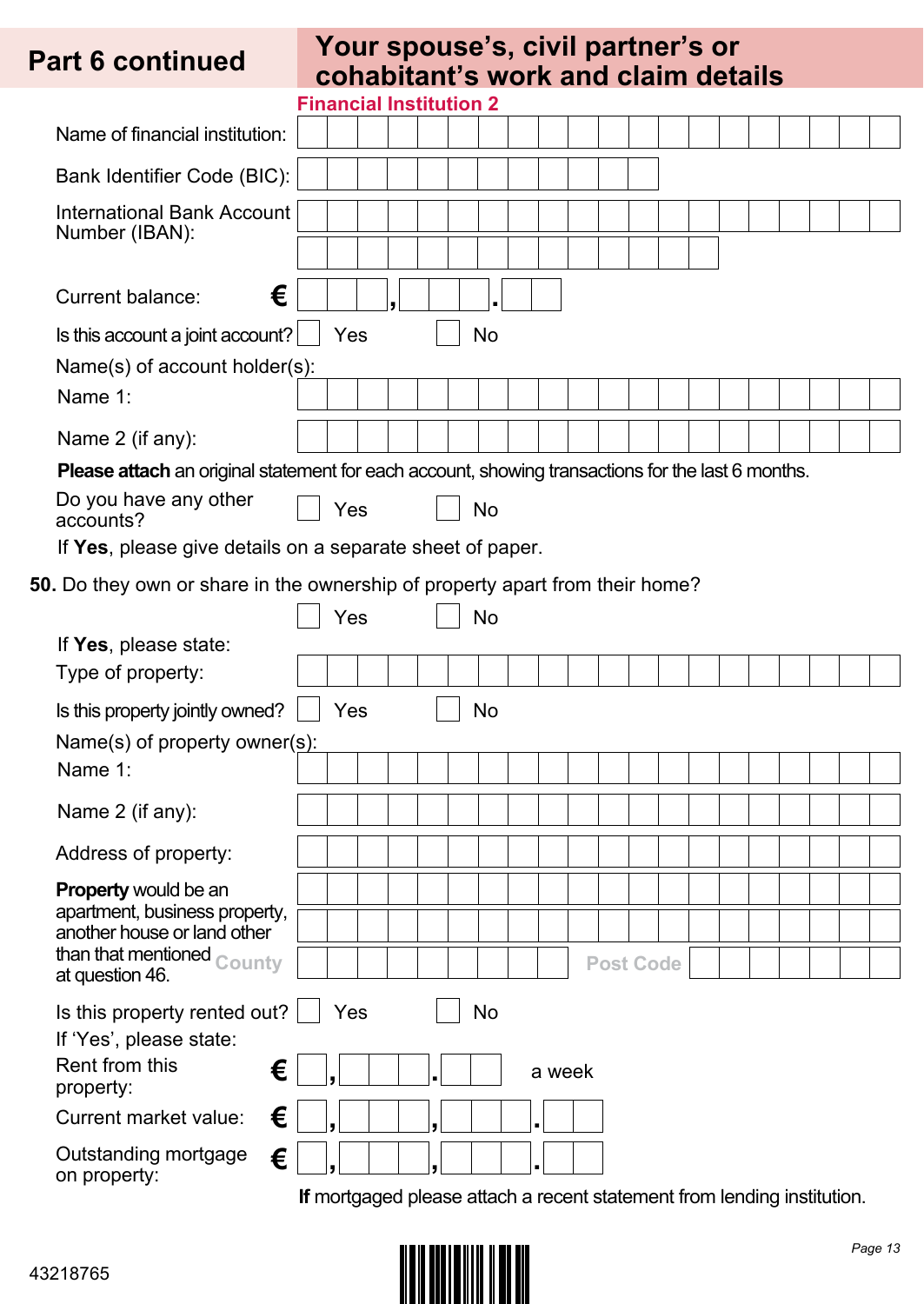| <b>Part 6 continued</b>                       | Your spouse's, civil partner's or<br>cohabitant's work and claim details                                    |
|-----------------------------------------------|-------------------------------------------------------------------------------------------------------------|
|                                               | 51. Do they own or share in the ownership of any other properties?                                          |
|                                               | Yes<br>No                                                                                                   |
|                                               | <b>Note:</b> A separate sheet of paper can be used for details of any additional properties that they have. |
|                                               | 52. Do they have a room let in the property they are currently residing in?                                 |
|                                               | Yes<br><b>No</b>                                                                                            |
| If Yes, please state:                         |                                                                                                             |
| €<br>Rental income:                           | a week                                                                                                      |
|                                               | Please provide documentary evidence.                                                                        |
| Is this property jointly owned?               | Yes<br>No                                                                                                   |
| 53. Are they paying<br>maintenance?           | Yes<br>No                                                                                                   |
|                                               | If Yes, please state the name of the person that they pay the maintenance to:                               |
| Surname:                                      |                                                                                                             |
| First name(s):                                |                                                                                                             |
| €<br>Amount:                                  | a week                                                                                                      |
|                                               | Please provide a copy of the maintenance agreement.                                                         |
| <b>54.</b> Are they receiving<br>maintenance? | Yes<br>No                                                                                                   |
|                                               | If Yes, please state the name of the person that pays the maintenance:                                      |
| Surname:                                      |                                                                                                             |
| First name(s):                                |                                                                                                             |
| €<br>Amount:                                  | a week                                                                                                      |
|                                               | Please provide a copy of the maintenance agreement.                                                         |
| 55. Do they have any<br>other income?         | Yes<br>No                                                                                                   |
|                                               | If Yes, please give details including source of income and weekly earnings in the space provided:           |
|                                               |                                                                                                             |

**Note:** A separate sheet of paper can be used for more details if needed.

*Page 14* 32187654

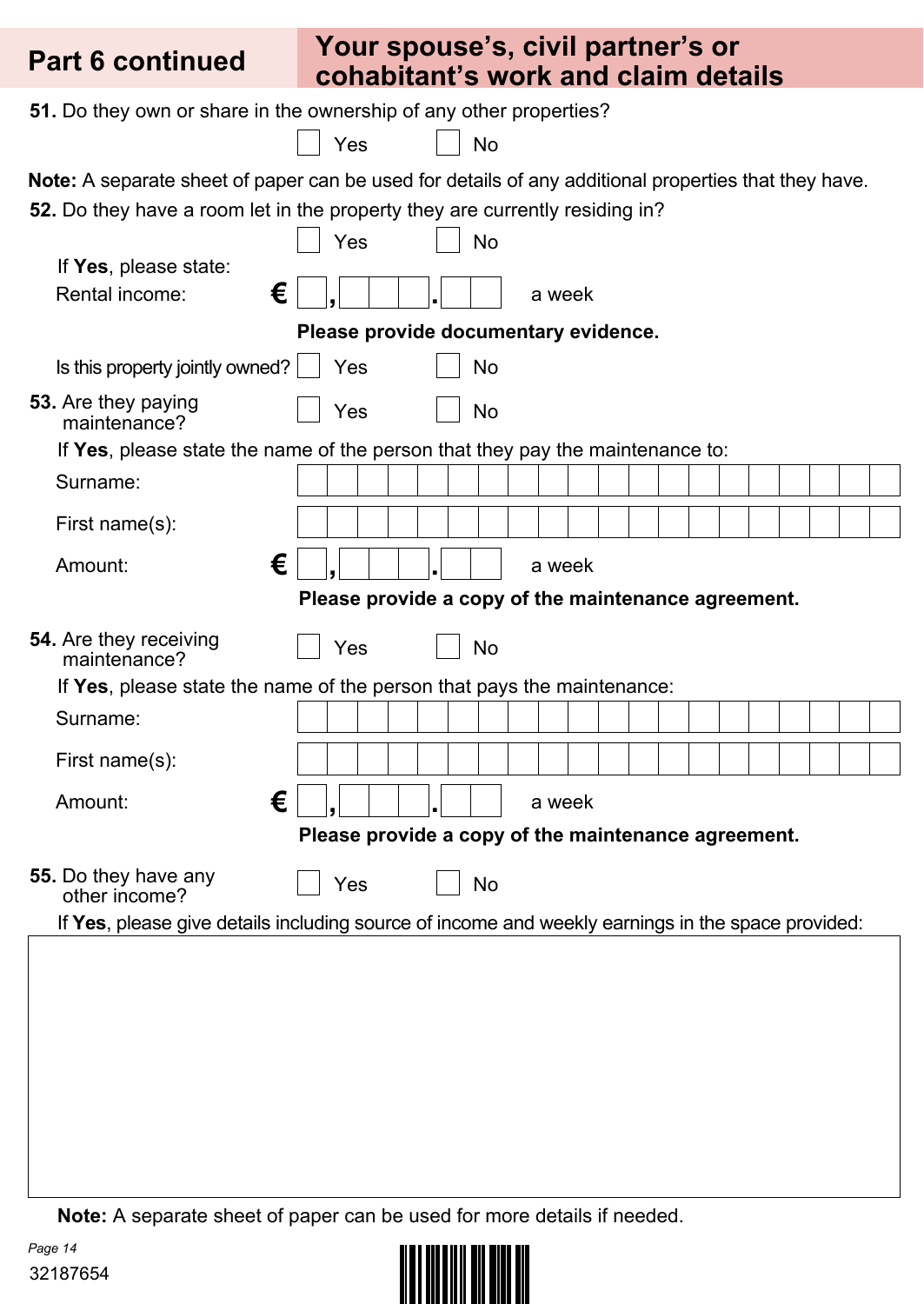## **Part 7 Other payments**

Living Alone Increase

You may get a Living Alone Increase if you are getting an **Invalidity Pension** and live alone or

| mainly alone. For more information, log on to www.gov.ie.             |                                                                                                                                                                                                                                                                         |
|-----------------------------------------------------------------------|-------------------------------------------------------------------------------------------------------------------------------------------------------------------------------------------------------------------------------------------------------------------------|
| 56. Do you wish to claim a Living Alone Increase?                     |                                                                                                                                                                                                                                                                         |
|                                                                       | Yes<br>No                                                                                                                                                                                                                                                               |
|                                                                       | If Yes, please state date you started living alone or mainly alone:                                                                                                                                                                                                     |
|                                                                       | M<br><b>M</b>                                                                                                                                                                                                                                                           |
|                                                                       | <b>Household Benefits Package</b>                                                                                                                                                                                                                                       |
| <b>Electricity or Gas Allowance</b><br><b>Free Television Licence</b> | You may qualify for the Household Benefits Package, which is made up of 2 allowances:<br>For more information on extra benefits available to pensioners, log on to www.gov.ie.                                                                                          |
|                                                                       | <b>Fuel Allowance</b>                                                                                                                                                                                                                                                   |
|                                                                       | This allowance is means tested and is subject to your household composition.                                                                                                                                                                                            |
| 57. Do you wish to apply for a Fuel Allowance?                        |                                                                                                                                                                                                                                                                         |
|                                                                       | Yes<br>No                                                                                                                                                                                                                                                               |
| If No, please go to Part 8.                                           |                                                                                                                                                                                                                                                                         |
| no income, please enter 0 in each box.                                | If Yes, please complete fully the remainder of this section. Do not leave any question blank. If                                                                                                                                                                        |
| <b>58. Your details:</b>                                              |                                                                                                                                                                                                                                                                         |
| €<br>Gross weekly income:                                             | a week                                                                                                                                                                                                                                                                  |
| Total savings/<br>€<br>investments:                                   | Please provide documentary evidence from all sources of income.<br>Please provide documentary evidence of all of these savings<br>and investments.                                                                                                                      |
| Value of property:<br>€<br>(other than family home)                   |                                                                                                                                                                                                                                                                         |
|                                                                       | Please provide documentary evidence of all other properties you<br>have including address and valuation.                                                                                                                                                                |
| Rent from all property:<br>€<br>(other than family home)              | a week                                                                                                                                                                                                                                                                  |
| Farm Income (net<br>€<br>yearly income from<br>farm/land)             | Please provide documentary evidence of all rents from other property.<br>'Net yearly income' is money you have made from the farm or land<br>after deducting operating expenses.<br>Please provide documentary evidence such as the last available<br>copy of accounts. |
| Have you any other income<br>such as maintenance:                     | Yes<br>No                                                                                                                                                                                                                                                               |
|                                                                       | If Yes, please provide documentary evidence.<br>Page 15                                                                                                                                                                                                                 |
| 21876543                                                              |                                                                                                                                                                                                                                                                         |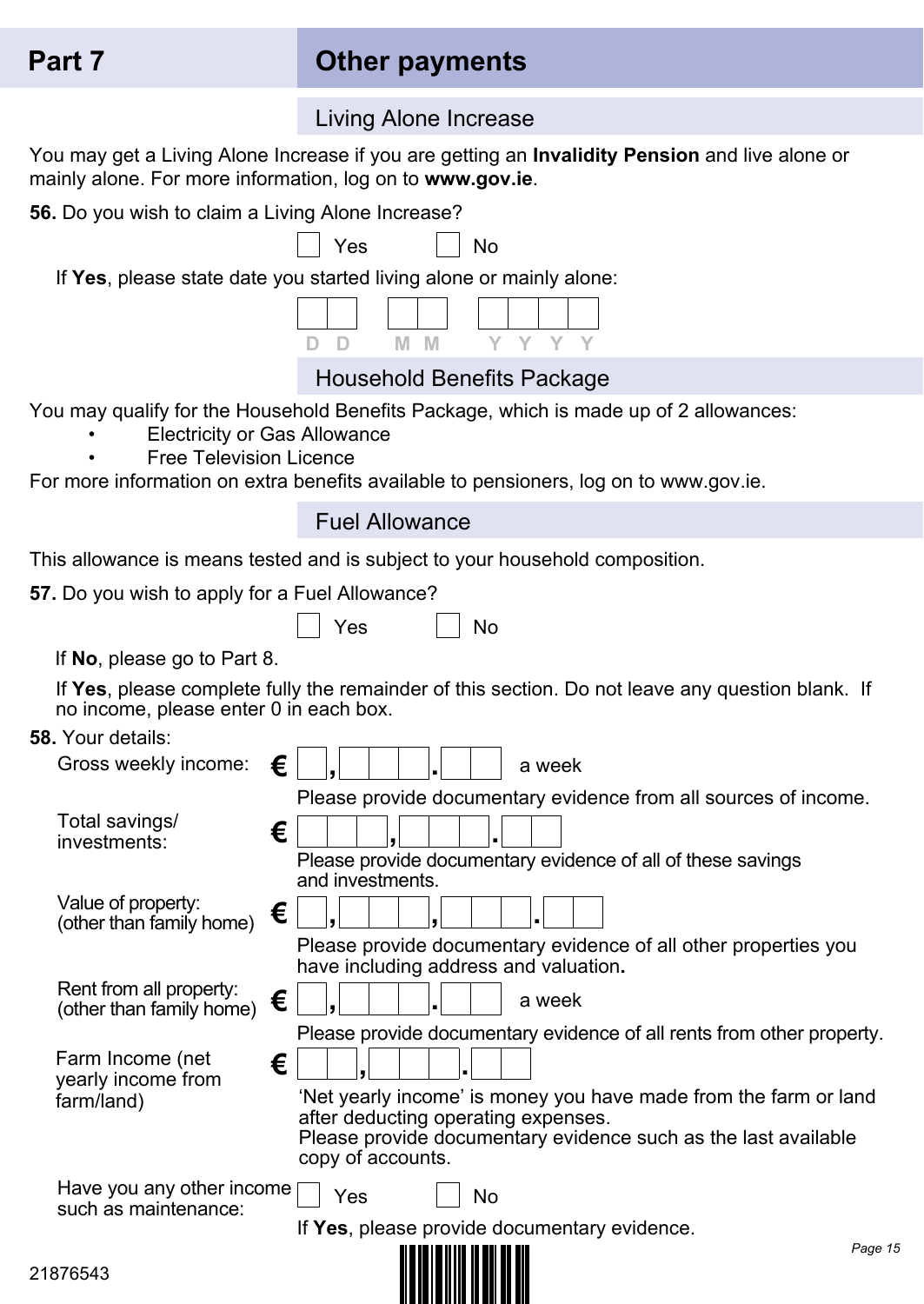**You must also complete Q 59 about ALL the people living with you including your spouse, civil partner or cohabitant if you haven't completed Part 6 fully. If they have no income please put a 0 in the amount boxes.**

**59.** The following people live with me:

|                                                                    |   | <b>Person 1 living with me</b> |
|--------------------------------------------------------------------|---|--------------------------------|
| Name:                                                              |   |                                |
| PPS Number:                                                        |   |                                |
| Gross weekly income:                                               | € | a week                         |
| Total savings/<br>investments/property<br>value: (not family home) | € |                                |
| Profit from business:                                              | € | a year                         |
|                                                                    |   | <b>Person 2 living with me</b> |
| Name:                                                              |   |                                |
| <b>PPS Number</b>                                                  |   |                                |
| Gross weekly income:                                               | € | a week                         |
| Total savings/<br>investments/property<br>value: (not family home) | € |                                |
| <b>Profit from business:</b>                                       | € | a year                         |
|                                                                    |   | <b>Person 3 living with me</b> |
| Name:                                                              |   |                                |
| PPS Number:                                                        |   |                                |
| Gross weekly income:                                               | € | a week                         |
| Total savings/<br>investments/property<br>value: (not family home) | € |                                |
| Profit from business:                                              | € | a year                         |

**Note:** You may be asked to supply documentary evidence of all income.

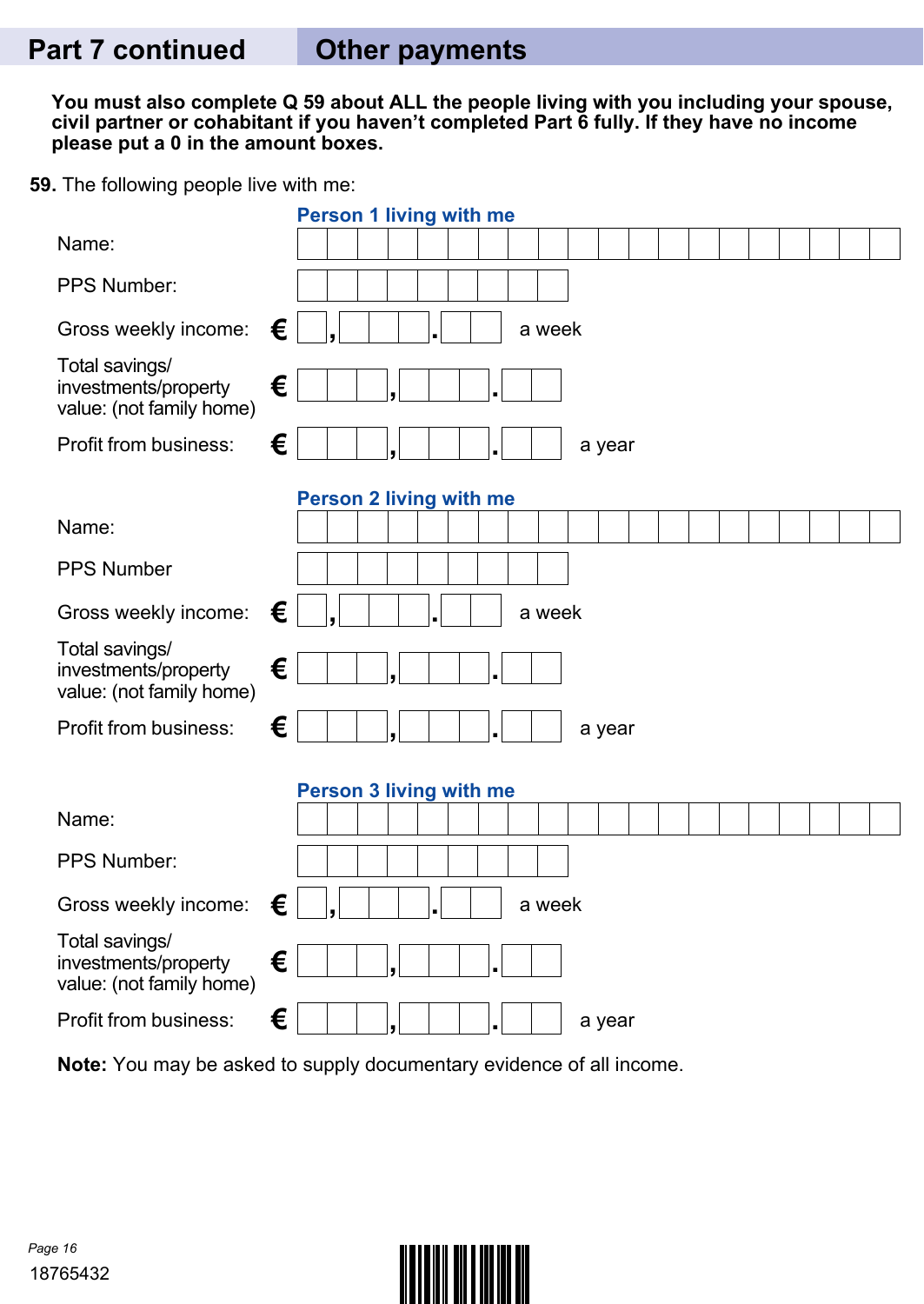#### **Have you enclosed the following?**

- **—** Your P60. (if you worked in the last full tax year).
- **—** A letter from your last employer confirming your last date of employment **or** a P45 if you have ceased employment**.**
- **—** If you have been in self employment, a letter from Revenue confirming the date that selfemployment ceased.
- **—** If you are claiming fuel allowance please provide statements from all financial institutions showing the last 6 months transactions and the name and address of the account holder(s). (if you or your spouse, civil partner or cohabitant have money or investments in a financial institution).
- **—** Advice slips from any pensions you or your spouse, civil partner or cohabitant are receiving.
- **—** Letter from school or college. (if you are claiming for child(ren) aged between 18 and 22 who are in full-time education).
- **—** If you are claiming an increase for your spouse, civil partner or cohabitant and/or children please provide statements from all financial institutions in their name or jointly held.

If you were born, married or entered into a civil partnership or a civil union outside of Ireland:

- **—** Your birth certificate.
- **—** Your marriage certificate or civil partnership or civil union registration certificate.
- **—** Your spouse's, civil partner's or cohabitant's birth certificate. (if applying for an increase for them).
- **—** Your child(ren)'s birth certificate(s). (if applying for an increase for them).

**Note:** No birth certificate is needed if you are already getting Child Benefit.

Original certificates only.

Remember to send in all the certificates and documents with this application, or say that you will send them later**.**

Make sure that you supply all information required in this form.

## **Please remember to sign the Declaration in Part 1.**

**Your spouse, civil partner or cohabitant must also sign the declaration in Part 1 if you are claiming an increase for them and/or your child(ren).**

**If you have any difficulty in filling in this form, please contact your local Intreo Centre, Social Welfare Office or Citizens Information Centre.**